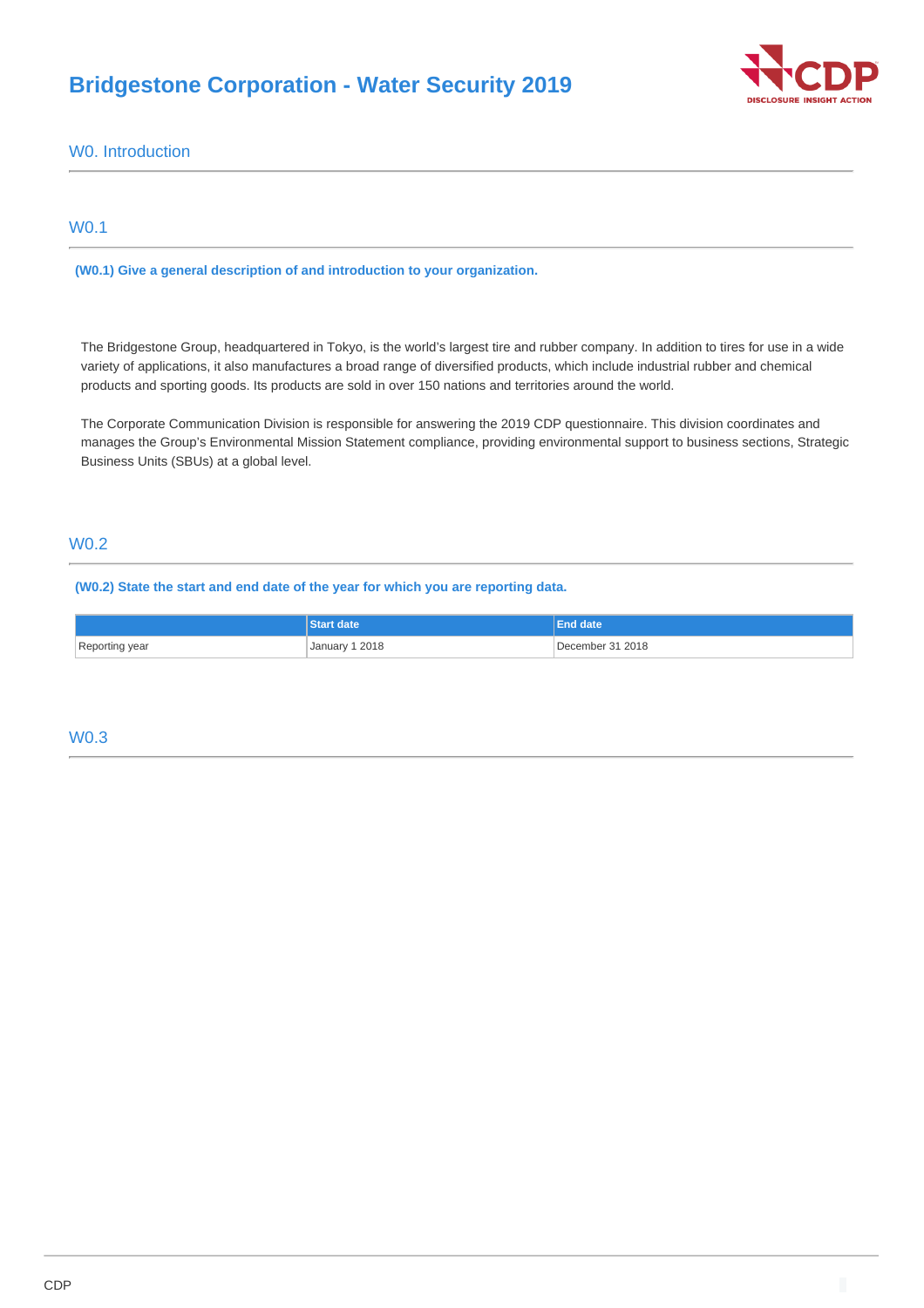#### **(W0.3) Select the countries/regions for which you will be supplying data.**

Argentina Australia Belgium Brazil Canada China China, Hong Kong Special Administrative Region Costa Rica France Hungary India Indonesia Italy Japan Malaysia Mexico Philippines Poland Russian Federation South Africa Spain Taiwan, Greater China Thailand **Turkey** United Kingdom of Great Britain and Northern Ireland United States of America Viet Nam

# W0.4

**(W0.4) Select the currency used for all financial information disclosed throughout your response.** JPY

# W0.5

**(W0.5) Select the option that best describes the reporting boundary for companies, entities, or groups for which water impacts on your business are being reported.**

Companies, entities or groups over which operational control is exercised

### W0.6

**(W0.6) Within this boundary, are there any geographies, facilities, water aspects, or other exclusions from your disclosure?** Yes

### W0.6a

**(W0.6a) Please report the exclusions.**

| <b>I</b> Exclusion                                                                                        | <b>Please explain</b>                             |
|-----------------------------------------------------------------------------------------------------------|---------------------------------------------------|
| Non-production sites, the production sites where the number of employees does not consistently exceed 50, | Impact from the excluded sites is estimated to be |
| and the production sites under preparation to be certified according to ISO-14001.                        | negligible compared to the total impact.          |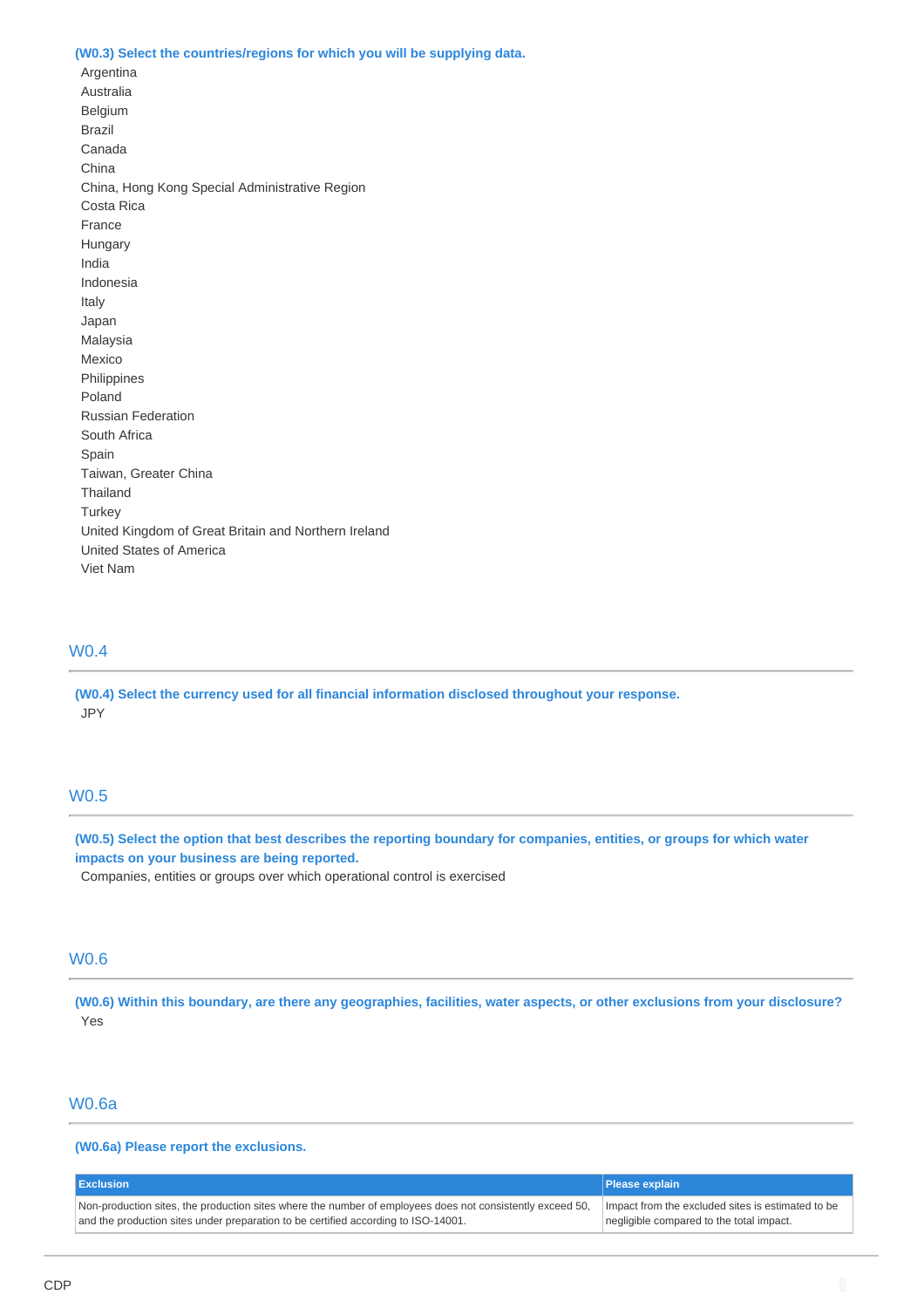# W1.1

## **(W1.1) Rate the importance (current and future) of water quality and water quantity to the success of your business.**

|                                                                                                               | <b>Direct use</b><br>importance use<br>rating | Indirect<br>importance<br>rating | <b>Please explain</b>                                                                                                                                                                                                                                                                                                                                                                                                                                                                                                                                                                                                                                                                                                                                                                                                                                                                                                                                                                                                                            |
|---------------------------------------------------------------------------------------------------------------|-----------------------------------------------|----------------------------------|--------------------------------------------------------------------------------------------------------------------------------------------------------------------------------------------------------------------------------------------------------------------------------------------------------------------------------------------------------------------------------------------------------------------------------------------------------------------------------------------------------------------------------------------------------------------------------------------------------------------------------------------------------------------------------------------------------------------------------------------------------------------------------------------------------------------------------------------------------------------------------------------------------------------------------------------------------------------------------------------------------------------------------------------------|
| Sufficient<br>amounts<br>of good<br>quality<br>freshwater<br>available<br>for use                             | Important                                     | Important                        | In our production process, we use water resources as cooling water and steam. Employees also need sufficient water of<br>proper quality for drinking and washing. In addition, sufficient quantity and quality of water also is indispensable throughout<br>the value chain for the production of various raw material and components, such as natural rubber, synthetic rubber, carbon,<br>cord, and steel belt, among others. Our suppliers use water resources as washing, cooling water and steam. Therefore,<br>continuous use of sufficient amounts of freshwater of adequate quality is important for continuing operation of our business<br>(direct operations) and our value chain (indirect operations). According to the result of the "Future Water Stress" of the WRI<br>Aqueduct analysis, we believe that water dependency in direct/indirect use will not change much in the future. However, if<br>abnormal weather such as high temperature and/or drought occur frequently, the importance of water security will be higher. |
| Sufficient<br>amounts<br>l of<br>recycled,<br>brackish<br>and/or<br>produced<br>water<br>available<br>for use | Important                                     | Important                        | In our production process, we use recycled water as cooling water. For example, sewage-treated water is used as cooling<br>water or steam. Also in our value chain (raw material production sites), recycled water is being utilized as cooling water.<br>Therefore, continuous use of sufficient amount of recycled water is important for continuing operation of our business (direct<br>operations) and our value chain (indirect operations). According to the result of the "Future Water Stress" of the WRI<br>Aqueduct analysis, we believe that water dependency in direct/indirect use will not change much in the future. However, if<br>abnormal weather such as high temperature and drought occur frequently, the importance of water security will be higher.                                                                                                                                                                                                                                                                     |

# W1.2

**(W1.2) Across all your operations, what proportion of the following water aspects are regularly measured and monitored?**

|                                                                                                                                                     | % of<br>sites/facilities/operations | <b>Please explain</b>                                                                                                                                                                                                                                                                                                                                                                                                                                                                                                                                                                                                                                                                                  |
|-----------------------------------------------------------------------------------------------------------------------------------------------------|-------------------------------------|--------------------------------------------------------------------------------------------------------------------------------------------------------------------------------------------------------------------------------------------------------------------------------------------------------------------------------------------------------------------------------------------------------------------------------------------------------------------------------------------------------------------------------------------------------------------------------------------------------------------------------------------------------------------------------------------------------|
| Water withdrawals<br>- total volumes                                                                                                                | 100%                                | We monitor water withdrawal volume by water source at all our facilities on a monthly basis. The monitoring<br>method is based on bills for water purchased from the outside, and measurement meters for water taken in-house.<br>For our company, "facilities" refers to our production sites certified according to ISO-14001 and with 50 employees<br>or more.                                                                                                                                                                                                                                                                                                                                      |
| Water withdrawals<br>- volumes from<br>water stressed<br>areas                                                                                      | 100%                                | We consider our water risk with the measure classified into five levels from Level 1: Low risk to Level 5: Extremely<br>high risk based on WRI Aqueduct analysis. We perform analysis on all facilities using WRI Aqueduct once every<br>year. According to the latest Aqueduct analysis, there was a site corresponding to Level 5. We monitor water<br>withdrawal volume by water source at all our facilities on a monthly basis. The monitoring method is based on bills<br>for water purchased from the outside, and measurement meters for water taken in-house. For our company,<br>"facilities" refers to our production sites certified according to ISO-14001 and with 50 employees or more. |
| Water withdrawals<br>- volumes by<br>source                                                                                                         | 100%                                | We monitor water withdrawal volume by water source at all our facilities on a monthly basis. The monitoring<br>method is based on bills for water purchased from the outside, and measurement meters for water taken in-house<br>by water source. For our company, "facilities" refers to our production sites certified according to ISO-14001 and<br>with 50 employees or more.                                                                                                                                                                                                                                                                                                                      |
| <b>Entrained water</b><br>associated with<br>your metals &<br>mining sector<br>activities - total<br>volumes [only<br>metals and mining<br>sectors] | <not applicable=""></not>           | <not applicable=""></not>                                                                                                                                                                                                                                                                                                                                                                                                                                                                                                                                                                                                                                                                              |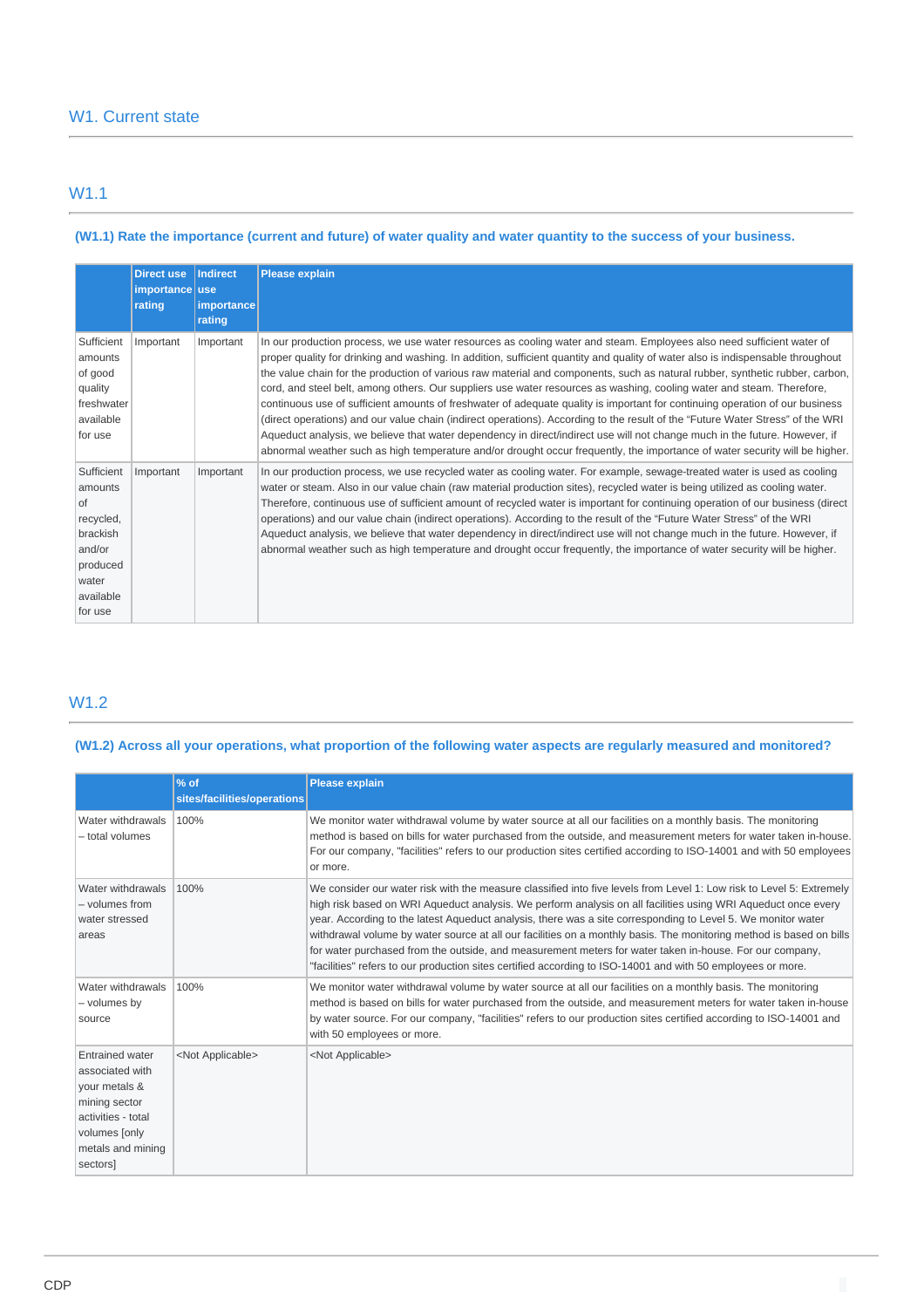|                                                                                                                          | $%$ of                      | <b>Please explain</b>                                                                                                                                                                                                                                                                                                                                                                                                                                                                                                                                                                                                                                                                                                                                                                                                                   |
|--------------------------------------------------------------------------------------------------------------------------|-----------------------------|-----------------------------------------------------------------------------------------------------------------------------------------------------------------------------------------------------------------------------------------------------------------------------------------------------------------------------------------------------------------------------------------------------------------------------------------------------------------------------------------------------------------------------------------------------------------------------------------------------------------------------------------------------------------------------------------------------------------------------------------------------------------------------------------------------------------------------------------|
|                                                                                                                          | sites/facilities/operations |                                                                                                                                                                                                                                                                                                                                                                                                                                                                                                                                                                                                                                                                                                                                                                                                                                         |
| Produced water<br>associated with<br>your oil & gas<br>sector activities -<br>total volumes [only<br>oil and gas sector] | <not applicable=""></not>   | <not applicable=""></not>                                                                                                                                                                                                                                                                                                                                                                                                                                                                                                                                                                                                                                                                                                                                                                                                               |
| Water withdrawals<br>quality                                                                                             | 76-99                       | At the beginning of the water supply, we confirmed that it meets our group's requested level, then the suppliers are<br>monitoring it continually according to the method defined in each area. In that sense, we believe that most of all<br>our facilities are measuring and monitoring water quality periodically (mostly, on a monthly basis), so we respond<br>to the left column based on that idea. Since the rate includes estimated values, we did not select 100% for "% of<br>facilities" in the left column. For our company, "facilities" refers to our production sites certified according to ISO-<br>14001 and with 50 employees or more.                                                                                                                                                                               |
| Water discharges<br>- total volumes                                                                                      | 76-99                       | Because our finished products (tires, etc.) contain almost no water, we discharge most all of the water we<br>withdraw. Based on the monthly water discharge data (based on bills or in-house measurement meters) of our<br>major facilities, we estimate the total volume of water discharges at all our facilities and are working to understand<br>that impact. Since the rate includes estimated values, we did not select 100% for "% of facilities" in the left column.<br>For our company, "facilities" refers to our production sites certified according to ISO-14001 and with 50 employees<br>or more.                                                                                                                                                                                                                        |
| Water discharges<br>- volumes by<br>destination                                                                          | 76-99                       | Because our finished products (tires, etc.) contain almost no water, we discharge most all of the water we<br>withdraw. Based on the monthly water discharge data (based on bills or in-house measurement meters) of our<br>major facilities, we estimate the water discharges (volumes by destination) at all our facilities and are working to<br>understand that impact. Since the rate includes estimated values, we did not select 100% for "% of facilities" in the<br>left column. For our company, "facilities" refers to our production sites certified according to ISO-14001 and with<br>50 employees or more.                                                                                                                                                                                                               |
| Water discharges<br>- volumes by<br>treatment method                                                                     | 76-99                       | Because our finished products (tires, etc.) contain almost no water, we discharge most all of the water we<br>withdraw. Based on the monthly water discharge data (based on bills or in-house measurement meters) of our<br>major facilities, we estimate the water discharges (volumes by treatment method) at all our facilities and are<br>working to understand that impact. Since the rate includes estimated values, we did not select 100% for "% of<br>facilities" in the left column. For our company, "facilities" refers to our production sites certified according to ISO-<br>14001 and with 50 employees or more.                                                                                                                                                                                                         |
| Water discharge<br>quality $-$ by<br>standard effluent<br>parameters                                                     | 100%                        | We monitor water discharge quality by continuous real time monitoring or sampling analysis at all of our facilities<br>(mostly on a monthly basis). Our facilities have implemented water effluent standards of their own that meet or<br>tighten applicable government standards, and endeavor not to exceed government-established limits. For our<br>company, "facilities" refers to our production sites certified according to ISO-14001 and with 50 employees or<br>more.                                                                                                                                                                                                                                                                                                                                                         |
| Water discharge<br>quality $-$<br>temperature                                                                            | 26-50                       | We measure and manage the water discharge temperature by continuous real time monitoring or sampling<br>analysis (mostly on a monthly basis), based on the standards of the countries and regions where the facilities are<br>located. In areas where administrative agencies judge that it is unnecessary to measure water discharge quality<br>temperature, some facilities do not water discharge temperature. For our company, "facilities" refers to our<br>production sites certified according to ISO-14001 and with 50 employees or more.                                                                                                                                                                                                                                                                                       |
| Water consumption 76-99<br>– total volume                                                                                |                             | The monitoring method for water consumption is to calculate by subtracting the water discharge volume from the<br>water withdrawals volume at all our facilities yearly and we are working to grasp the impact. Since the rate includes<br>estimated values, we did not select 100% for "% of facilities", the left column. For our company, "facilities" refers to<br>our production sites certified according to ISO-14001 and with 50 employees or more.                                                                                                                                                                                                                                                                                                                                                                             |
| Water<br>recycled/reused                                                                                                 | 76-99                       | Based on the monthly water recycled/reused data measured by flow meter of our major facilities, we estimate the<br>water recycled/reused volumes at all our facilities and are working to understand that impact. The monitoring<br>method for recycled/reused water is to read the value of flow meters installed on equipment, and to estimate using<br>design values for some equipment. For sites where flow rates can not be measured, estimates are made based on<br>the data of sites where flow rate can be measured. Since the rate includes estimated values, we did not select<br>100% for "% of facilities", the left column. For our company, "facilities" refers to our production sites certified<br>according to ISO-14001 and with 50 employees or more.                                                               |
| The provision of<br>fully-functioning,<br>safely managed<br>WASH services to<br>all workers                              | 100%                        | During the design phase for new facilities, we specify that attention is given to adequate employee dining and<br>sanitary equipment that reflect their local jurisdiction's standards. Our method for monitoring, most sites are<br>supplied clean water purified by public agencies or private water treatment plants. At these water treatment plants,<br>we recognize that the water quality is properly managed on a daily basis. At some sites that use the groundwater,<br>we regularly conduct water quality inspection according to regional standards. (e.g. monthly, bimonthly, quarterly)<br>Accordingly, we provide WASH services to employees at all our production facilities worldwide. For our company,<br>"facilities" refers to our production sites certified according to ISO-14001 and with 50 employees or more. |

# W1.2b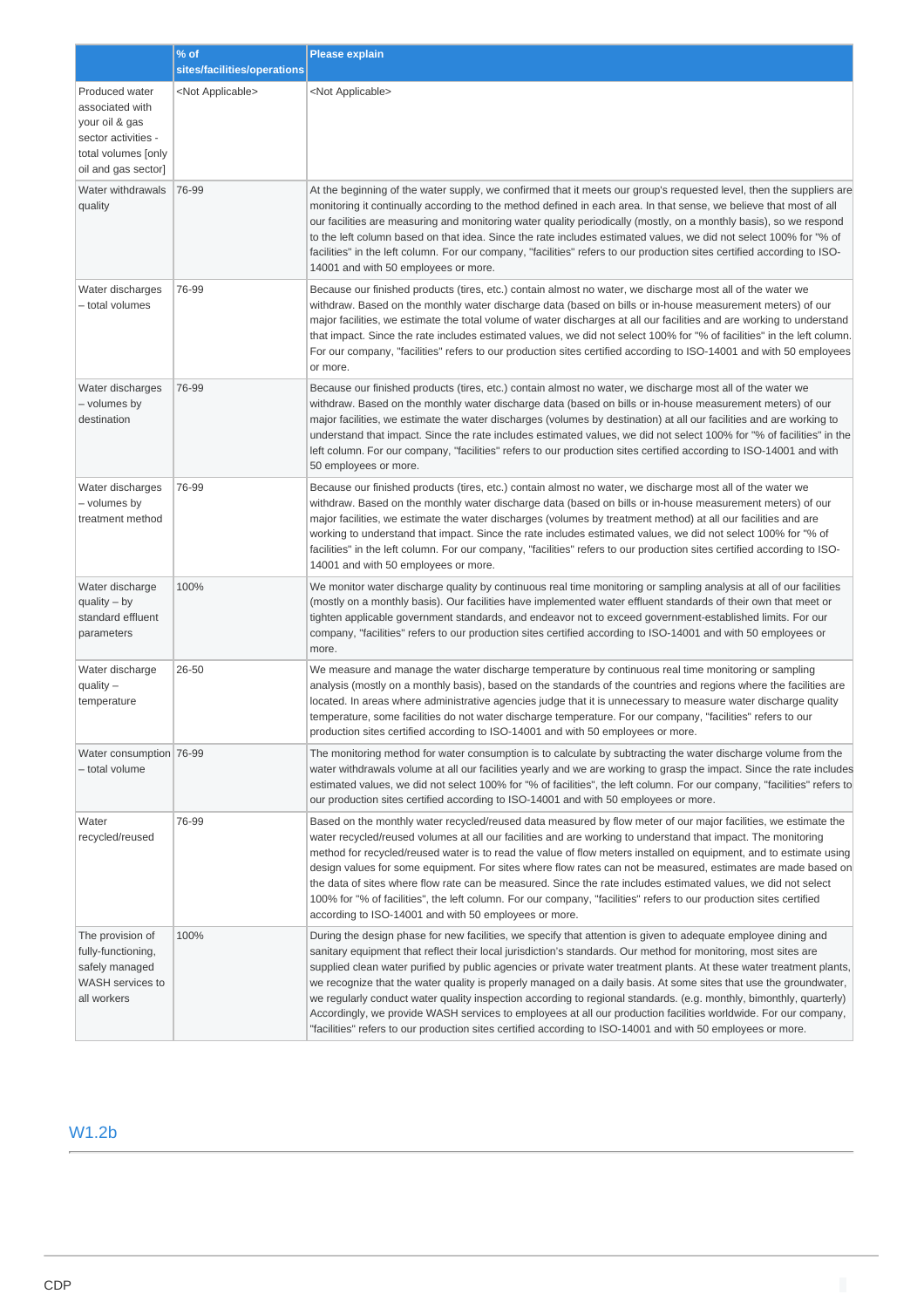### **(W1.2b) What are the total volumes of water withdrawn, discharged, and consumed across all your operations, and how do these volumes compare to the previous reporting year?**

|                      | <b>Volume</b><br>(megaliters/year) | with<br>previous<br>reporting<br>year | Comparison Please explain                                                                                                                                                                                                                                                                                                                                                                                                                                                                                                                                                                                                                                                                                                                      |
|----------------------|------------------------------------|---------------------------------------|------------------------------------------------------------------------------------------------------------------------------------------------------------------------------------------------------------------------------------------------------------------------------------------------------------------------------------------------------------------------------------------------------------------------------------------------------------------------------------------------------------------------------------------------------------------------------------------------------------------------------------------------------------------------------------------------------------------------------------------------|
| Total<br>withdrawals | 75487.9                            | About the<br>same                     | Despite efforts to reduce water withdrawals, total water withdrawals was increased by 3.6% from the previous year<br>due to increased production. However, there was no significant change (About the same) in water withdrawals<br>compared to the previous year. In the future, no major change is expected (About the same). Since it is expected<br>that the water withdrawals will increase due to the increase in production volume, we promote reduction of water<br>withdrawals. Our company-specific explanation for these thresholds is below. - Much lower: Less than 49% -<br>Lower: 50% - 85% - About the same: 85% - 115% - Higher: 115% - 150% - Much higher: More than 150%                                                    |
| Total<br>discharges  | 60146                              | About the<br>same                     | Despite efforts to reduce water withdrawals, total withdrawals was increased by 3.6% from the previous year due to<br>increased production. Along with that, the amount of discharges also increased, but there was no significant<br>change (About the same) in water discharges compared to the previous year. In the future, no major change is<br>expected (About the same). Since it is expected that the water discharges will increase due to the increase in<br>production volume, we promote reduction of water discharges. Our company-specific explanation for these<br>thresholds is below. - Much lower: Less than 49% - Lower: 50% - 85% - About the same: 85% - 115% - Higher:<br>115% - 150% - Much higher: More than 150%     |
| Total<br>consumption | 15341.9                            | About the<br>same                     | Despite efforts to reduce water withdrawals, total withdrawals was increased by 3.6% from the previous year due to<br>increased production. Along with that, the amount of consumption also increased, but there was no significant<br>change (About the same) in water discharges compared to the previous year. In the future, no major change is<br>expected (About the same). Since it is expected that the water consumption will increase due to the increase in<br>production volume, we promote improvement of water efficiency. Our company-specific explanation for these<br>thresholds is below. - Much lower: Less than 49% - Lower: 50% - 85% - About the same: 85% - 115% - Higher:<br>115% - 150% - Much higher: More than 150% |

# W1.2d

### **(W1.2d) Provide the proportion of your total withdrawals sourced from water stressed areas.**

|          | $\%$<br>withdrawn with<br>from<br>stressed<br>areas | <b>previous</b><br>reporting<br>year | tool                   | <b>Comparison Identification Please explain</b>                                                                                                                                                                                                                                                                                                                                                                                                                                                                                                                                                                                                                                                                                                                                                                                                                                                                                                                                                                                                                                                                                                                                                                                                                                                                                                                                                                |
|----------|-----------------------------------------------------|--------------------------------------|------------------------|----------------------------------------------------------------------------------------------------------------------------------------------------------------------------------------------------------------------------------------------------------------------------------------------------------------------------------------------------------------------------------------------------------------------------------------------------------------------------------------------------------------------------------------------------------------------------------------------------------------------------------------------------------------------------------------------------------------------------------------------------------------------------------------------------------------------------------------------------------------------------------------------------------------------------------------------------------------------------------------------------------------------------------------------------------------------------------------------------------------------------------------------------------------------------------------------------------------------------------------------------------------------------------------------------------------------------------------------------------------------------------------------------------------|
| Row 0.03 |                                                     | About the<br>same                    | <b>WRI</b><br>Aqueduct | We consider our water risk with the measure classified into five levels from Level 1: Low risk to Level 5: Extremely<br>high risk based on WRI Aqueduct analysis. We perform analysis on all sites using WRI Aqueduct once every year.<br>According to the latest Aqueduct analysis, there was a site corresponding to Level 5, diversifying products small<br>site in India. The ratio of the withdrawal volume at this site to the total is 0.03%, which is very small overall. Even<br>though the amount of water withdrawal is small, because it is located in the water stressed area, we will promote<br>continuous efforts to reduce the amount of water withdrawal. The water withdrawal rate in the water stress area was<br>increased by 0.03%. Since there was almost no change from the previous year, "About the same" was selected as<br>the answer to the question "Comparison with previous reporting year". The reason for choosing WRI Aqueduct as<br>an analysis tool is introduced as a useful tool in the "Technical Supplement: The Use of Scenario Analysis in<br>Disclosure of Climate-Related Risks and Opportunities" published by TCFD and enables to map future water risks.<br>Our company-specific explanation for these thresholds is below. - Much lower: Less than 49% - Lower: 50% - 85%<br>- About the same: 85% - 115% - Higher: 115% - 150% - Much higher: More than 150% |

## W1.2h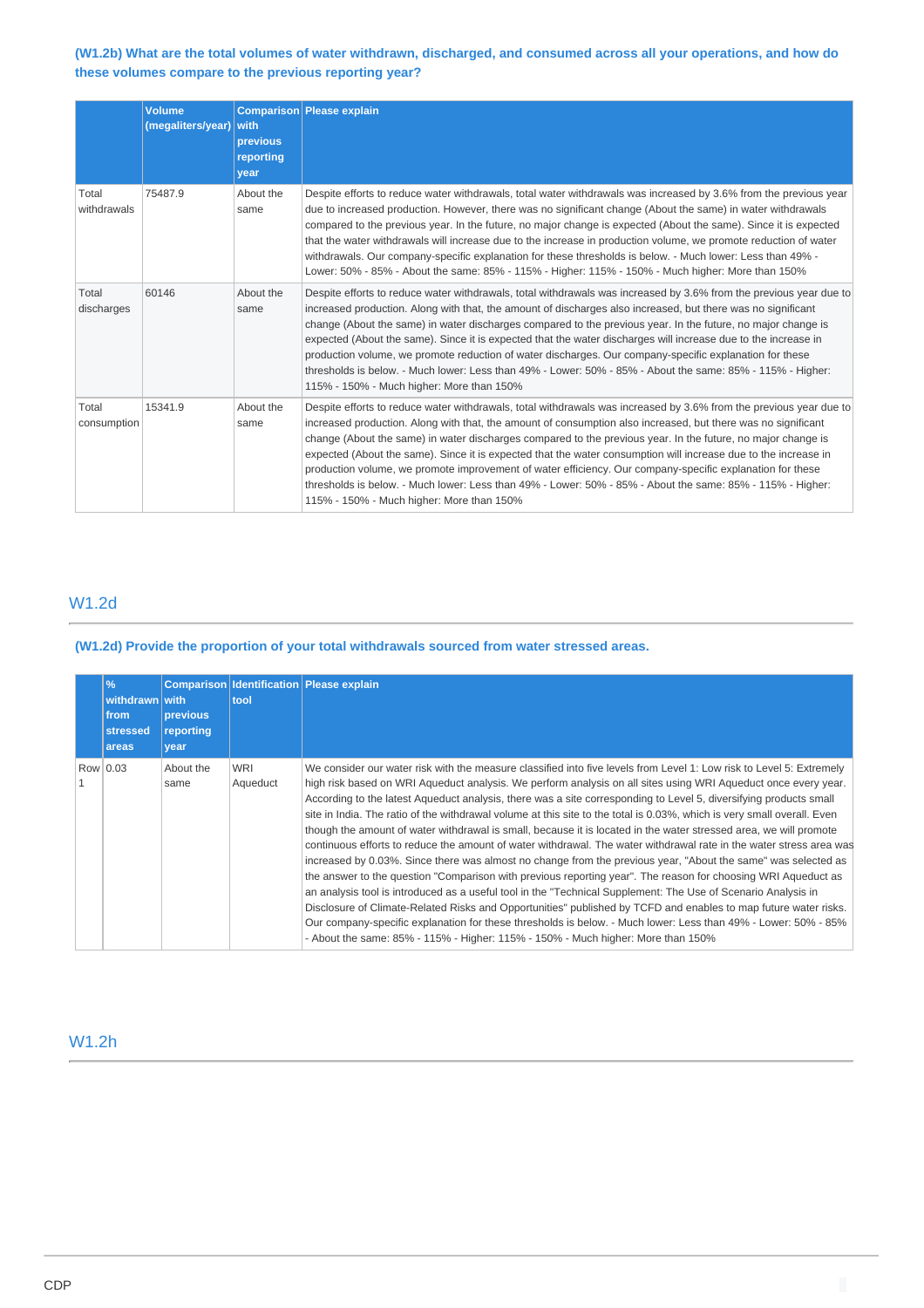## **(W1.2h) Provide total water withdrawal data by source.**

|                                                                                              | Relevance       | <b>Volume</b><br>(megaliters/year) | with<br>previous<br>reporting<br>year | <b>Comparison Please explain</b>                                                                                                                                                                                                                                                                                                                                                                                                                                                                                                                                                                                                                                                                                                                                                                                                                                                                                                                                                                                    |
|----------------------------------------------------------------------------------------------|-----------------|------------------------------------|---------------------------------------|---------------------------------------------------------------------------------------------------------------------------------------------------------------------------------------------------------------------------------------------------------------------------------------------------------------------------------------------------------------------------------------------------------------------------------------------------------------------------------------------------------------------------------------------------------------------------------------------------------------------------------------------------------------------------------------------------------------------------------------------------------------------------------------------------------------------------------------------------------------------------------------------------------------------------------------------------------------------------------------------------------------------|
| Fresh surface<br>water, including<br>rainwater, water<br>from wetlands,<br>rivers, and lakes | Relevant        | 5063.5                             | About the<br>same                     | Since we use water resources as cooling water and steam in our production process, we select<br>"Relevant". We can not produce products such as tires without this water. This volume is<br>composed of river water and rainwater, and almost all is the amount of river water. It is sourced<br>from direct measurement. River water withdrawal volume was decreased by 0.3% compared<br>with the previous year. Rainwater withdrawal volume may vary depending on the weather of the<br>year, but the proportion of rainwater to the total water usage is very small (0.4% in 2018). In the<br>future, no major change is expected (About the same). Since it is expected that the water<br>withdrawal will increase due to the increase in production volume, we promote reduction of<br>water withdrawal. Our company-specific explanation for these thresholds is below. - Much<br>lower: Less than 49% - Lower: 50% - 85% - About the same: 85% - 115% - Higher: 115% -<br>150% - Much higher: More than 150% |
| <b>Brackish surface</b><br>water/Seawater                                                    | Relevant        | 39680.6                            | About the<br>same                     | Since we use seawater as cooling water at the site located on seaside, we select "Relevant".<br>We can not produce raw materials without this water. This volume is composed of seawater and<br>sourced from direct measurement. Brackish surface water/seawater withdrawal volume was<br>increased by 8.9% compared with the previous year. This is because there was a time when the<br>site using seawater had been shut down for maintenance last year. In the future, no major<br>change is expected (About the same). Since it is expected that the water withdrawal will<br>increase due to the increase in production volume, we promote reduction of water withdrawal.<br>Our company-specific explanation for these thresholds is below. - Much lower: Less than 49% -<br>Lower: 50% - 85% - About the same: 85% - 115% - Higher: 115% - 150% - Much higher: More<br>than 150%                                                                                                                            |
| Groundwater-<br>renewable                                                                    | Relevant        | 11256                              | About the<br>same                     | Since we use groundwater (renewable) as cooling water and steam in at the sites where<br>groundwater can be used, we select "Relevant". We can not produce products such as tires<br>without this water. This volume is sourced from direct measurement. Groundwater withdrawal<br>volume was decreased by 2.9% compared with the previous year by efforts to reduce the<br>amount of water withdrawal. In the future, no major change is expected (About the same).<br>Since it is expected that the water withdrawal will increase due to the increase in production<br>volume, but we promote reduction of water withdrawal. Our company-specific explanation for<br>these thresholds is below. - Much lower: Less than 49% - Lower: 50% - 85% - About the same:<br>85% - 115% - Higher: 115% - 150% - Much higher: More than 150%                                                                                                                                                                               |
| Groundwater-<br>non-renewable                                                                | Not<br>relevant | <not applicable=""></not>          | $<$ Not<br>Applicable>                | Since we don't use non-renewable groundwater that can not be natural recharged on the<br>human time-scale, and is generally located at deeper depths than renewable groundwater, we<br>select "Not relevant". Since we have no plan to use non-renewable groundwater, no major<br>change is expected in the future.                                                                                                                                                                                                                                                                                                                                                                                                                                                                                                                                                                                                                                                                                                 |
| Produced/Entrained Relevant<br>water                                                         |                 | 18320.7                            | About the<br>same                     | Since we use produced water as cooling water and steam in our production process, we select<br>"Relevant". We can not produce products such as tires without this water. This item contains the<br>amount of tap water, industrial water, steam purchased. This volume is sourced from direct<br>measurement. Produced water withdrawal volume was decreased by 2.3% compared with the<br>previous year by efforts to reduce the amount of water withdrawal. In the future, no major<br>change is expected (About the same). Since it is expected that the water withdrawal will<br>increase due to the increase in production volume, we promote reduction of water withdrawal.<br>Our company-specific explanation for these thresholds is below. - Much lower: Less than 49% -<br>Lower: 50% - 85% - About the same: 85% - 115% - Higher: 115% - 150% - Much higher: More<br>than 150%                                                                                                                           |
| Third party sources   Relevant                                                               |                 | 1167.1                             | Higher                                | Since we use third party sources as cooling water and steam in our production process, we<br>select "Relevant". We can not produce products such as tires without this water. This item<br>contains the amount of recycled water that used and recycled by external third parties (Not a<br>municipal supplier). This volume is sourced from direct measurement. Third party sourced<br>withdrawal volume was increased by 10.1% compared with the previous year by changes in the<br>water withdrawal source. In the future, no major change is expected (About the same). Since it<br>is expected that the water withdrawal will increase due to the increase in production volume, we<br>promote reduction of water withdrawal. Our company-specific explanation for these thresholds<br>is below. - Much lower: Less than 49% - Lower: 50% - 85% - About the same: 85% - 115% -<br>Higher: 115% - 150% - Much higher: More than 150%                                                                            |

# W1.2i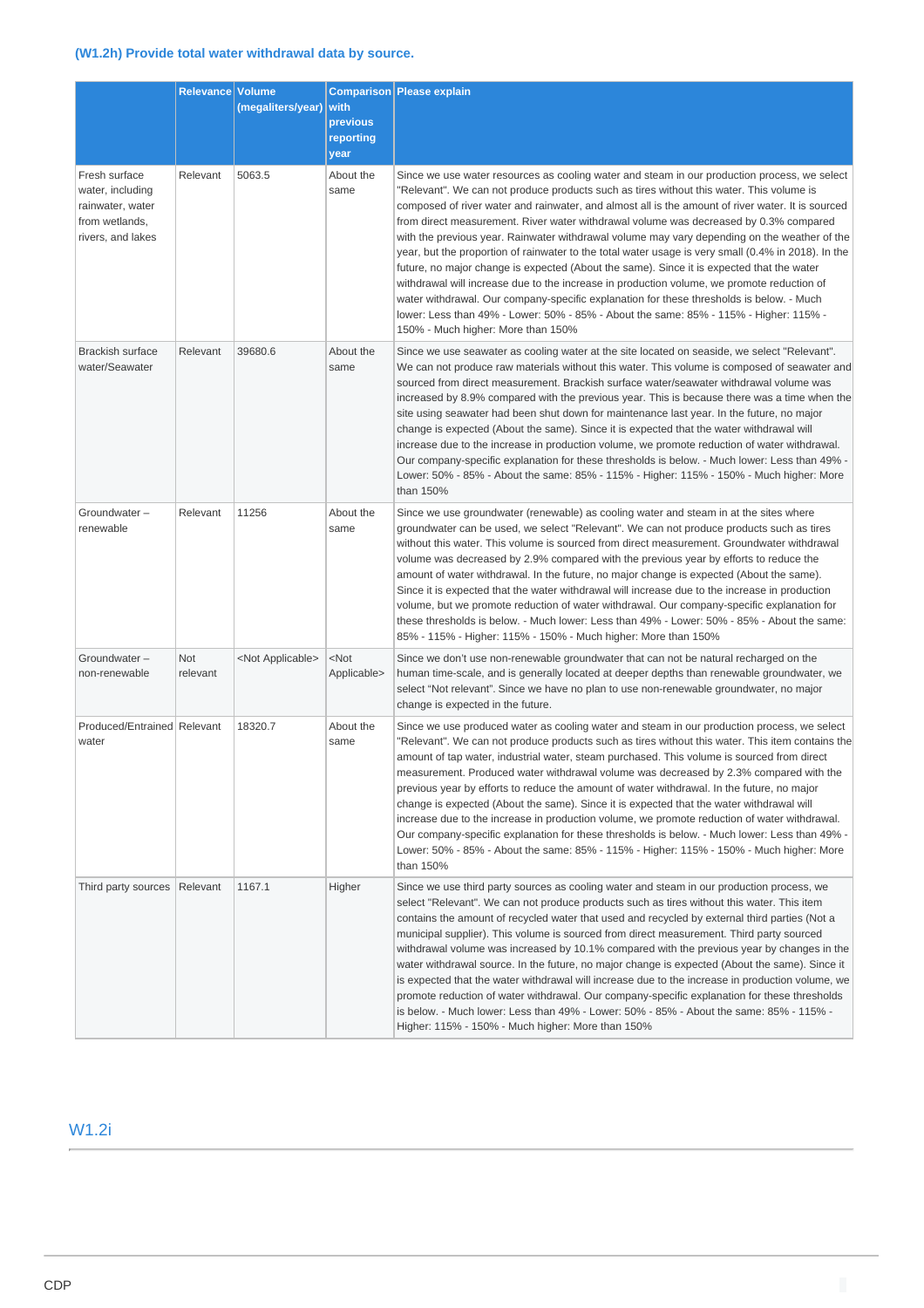## **(W1.2i) Provide total water discharge data by destination.**

|                                              | Relevance Volume | (megaliters/year)         | with<br>previous<br>reporting<br>year | Comparison Please explain                                                                                                                                                                                                                                                                                                                                                                                                                                                                                                                                                                                                                                                                                                                                                                                                                                                                                                                                                                                                                                   |
|----------------------------------------------|------------------|---------------------------|---------------------------------------|-------------------------------------------------------------------------------------------------------------------------------------------------------------------------------------------------------------------------------------------------------------------------------------------------------------------------------------------------------------------------------------------------------------------------------------------------------------------------------------------------------------------------------------------------------------------------------------------------------------------------------------------------------------------------------------------------------------------------------------------------------------------------------------------------------------------------------------------------------------------------------------------------------------------------------------------------------------------------------------------------------------------------------------------------------------|
| Fresh surface<br>water                       | Relevant         | 12346.5                   | About the<br>same                     | If a site is adjacent to a river, it drains the wastewater to a river after meeting the wastewater<br>standards. Therefore, we think that "Fresh surface water" as water discharge destination is closely<br>related to our business, it is appropriate to select "Relevant". Based on the monthly water discharge<br>data of our major sites, we estimate the volume of water discharges at all our sites and are working<br>to understand that impact. The volume of water discharge to fresh surface water was decreased by<br>4.0% compared with the previous year. This happens only because the composition ratio of the<br>water discharge destination has changed, and is not the result of having a special factor. In the<br>future, no major change is expected (About the same). Since it is expected that the water discharge<br>will increase due to the increase in production volume, we promote reduction of water discharge.                                                                                                              |
| <b>Brackish</b><br>surface<br>water/seawater | Relevant         | 41639.4                   | About the<br>same                     | If a site is adjacent to a sea, it drains the wastewater to a sea after meeting the wastewater<br>standards. Therefore, we think that "Brackish surface water/seawater" as water discharge<br>destination is closely related to our business, it is appropriate to select "Relevant". The volume of<br>water discharge to seawater is sourced from direct measurement. It was increased by 8.7%<br>compared with the previous year. This is because there was a time when the site using seawater<br>had been shut down for maintenance last year (Seawater is returned to the sea after being used for<br>cooling). In the future, no major change is expected (About the same). Since it is expected that the<br>water discharge will increase due to the increase in production volume, we promote reduction of<br>water discharge. Our company-specific explanation for these thresholds is below. - Much lower:<br>Less than 49% - Lower: 50% - 85% - About the same: 85% - 115% - Higher: 115% - 150% - Much<br>higher: More than 150%                |
| Groundwater                                  | Not<br>relevant  | <not applicable=""></not> | $<$ Not<br>Applicable>                | Since we do not send wastewater to groundwater directly, we chose "Not relevant". We will not<br>change this direction in the future.                                                                                                                                                                                                                                                                                                                                                                                                                                                                                                                                                                                                                                                                                                                                                                                                                                                                                                                       |
| Third-party<br>destinations                  | Relevant         | 6160.2                    | About the<br>same                     | When a site is located in the inland area, it drains the wastewater to a third-party's wastewater<br>treatment facility after meeting the wastewater standards. Therefore, we think that "Third-party<br>destinations" as water discharge destination is closely related to our business, it is appropriate to<br>select "Relevant". Based on the monthly water discharge data of our major sites, we estimate the<br>volume of water discharges at all our sites. The volume was increased by 9.0% compared with the<br>previous year. This happens only because the composition ratio of the water discharge destination<br>has changed, and is not the result of having a special factor. In the future, no major change is<br>expected. Since it is expected that the water discharge will increase due to the increase in<br>production volume, we promote reduction of water discharge. This water discharge isn't used by a<br>third-party directly, but is appropriately purified by a third-party (e.g. industrial wastewater treatment<br>plant). |

# W1.2j

# **(W1.2j) What proportion of your total water use do you recycle or reuse?**

| $\frac{9}{6}$<br>recycled with<br>and<br>reused | <b>previous</b><br>reporting<br>year | Comparison Please explain                                                                                                                                                                                                                                                                                                                                                                                                                                                                                                                                                                                                                                                                                                                                                                                                                                                                                                                                                                                                                                                                                                                                                                                                                                                                                                                                                                          |
|-------------------------------------------------|--------------------------------------|----------------------------------------------------------------------------------------------------------------------------------------------------------------------------------------------------------------------------------------------------------------------------------------------------------------------------------------------------------------------------------------------------------------------------------------------------------------------------------------------------------------------------------------------------------------------------------------------------------------------------------------------------------------------------------------------------------------------------------------------------------------------------------------------------------------------------------------------------------------------------------------------------------------------------------------------------------------------------------------------------------------------------------------------------------------------------------------------------------------------------------------------------------------------------------------------------------------------------------------------------------------------------------------------------------------------------------------------------------------------------------------------------|
| Row 76-99%                                      | About the<br>same                    | We used CDP's definition and calculation method. Based on the monthly water recycled/reused data of our major sites, we estimate<br>the volume of recycled/reused water at all our sites. The volume was "About the same" compared with the previous year. This is<br>because there were no projects to introduce a new large-scale water recycling facility or to introduce recycled water from outside<br>during the target period. Anticipated effects of the recycling/reuse are reduction of freshwater withdrawal, avoidance of drought risk<br>and cost savings depending on the area. However, further treatment of waste water would generate more energy use, emissions,<br>chemical use and air emissions as well as financial cost. Therefore, in promoting the recycle/reuse activities, it is necessary to<br>comprehensively consider the increase of them and the water withdrawal risk (e.g. water shortage, water quality decline) on a case<br>by case basis. In the future, no major change is expected (About the same). An important key to further promoting recycle/reuse<br>activities is how to suppress not only the introduction cost but also the running cost. Our company-specific explanation for these<br>thresholds is below. - Much lower: Less than 49% - Lower: 50% - 85% - About the same: 85% - 115% - Higher: 115% - 150% - Much<br>higher: More than 150% |

# W1.4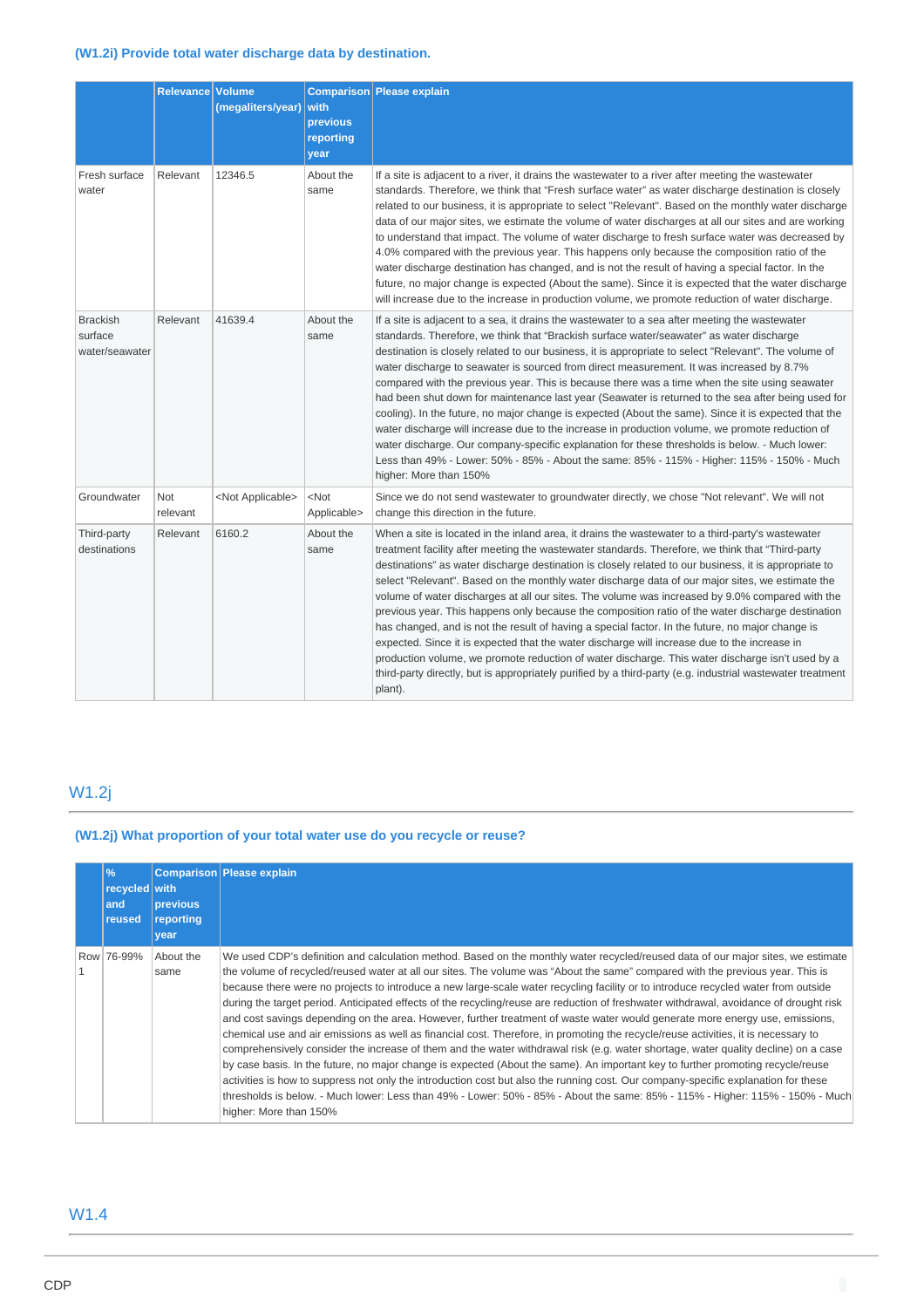### W1.4a

**(W1.4a) What proportion of suppliers do you request to report on their water use, risks and/or management information and what proportion of your procurement spend does this represent?**

#### **Row 1**

**% of suppliers by number** 76-100%

**% of total procurement spend** 76-100

#### **Rationale for this coverage**

In Feb.2018, Bridgestone issued the Global Sustainable Procurement Policy which is applicable to all purchased materials and services, as well as all suppliers globally. The journey towards "Sustainable society", Bridgestone's goal for 2050 and beyond as our long-term environmental vision including water viewpoint, will not be simple, nor can Bridgestone achieve it alone. Every business is supported by many suppliers. Regardless of the size of the supplier or where they operate in any region, we believe that the efforts of each supplier are important. This is why all of our suppliers were selected for reporting. There are the following incentives for suppliers to respond to assessments that use EcoVadis introduced together with the policies; 1. Get a score card with strengths / weaknesses that they can use for the next activity, 2. Get an evaluation of gold, silver and bronze that can appeal to outside, 3. Respond with the EcoVadis assessment at the same request from other customers.

#### **Impact of the engagement and measures of success**

Through a 2018 partnership with EcoVadis, we conducted assessing suppliers' current sustainability practices, as well as the possible support needed to improve performance. This activity could be an opportunity for suppliers to confirm and improve their actions for preventing water-related issues further. Details of the type of information requested from suppliers are "water policy", "water management actions", and "water consumption". Based on those kinds of information, we have started to assess the sustainability practices of our suppliers and support them for improvement as needed. Details of how success is measured is the ratio of acknowledgement of the policy by suppliers, as an example. As of March 2019, the ratio has been increased to 98 percent (more than 1,600) of our Tier 1 tire material suppliers and the majority of them are in the process of completing third-party assessments with EcoVadis.

**Comment**

W1.4b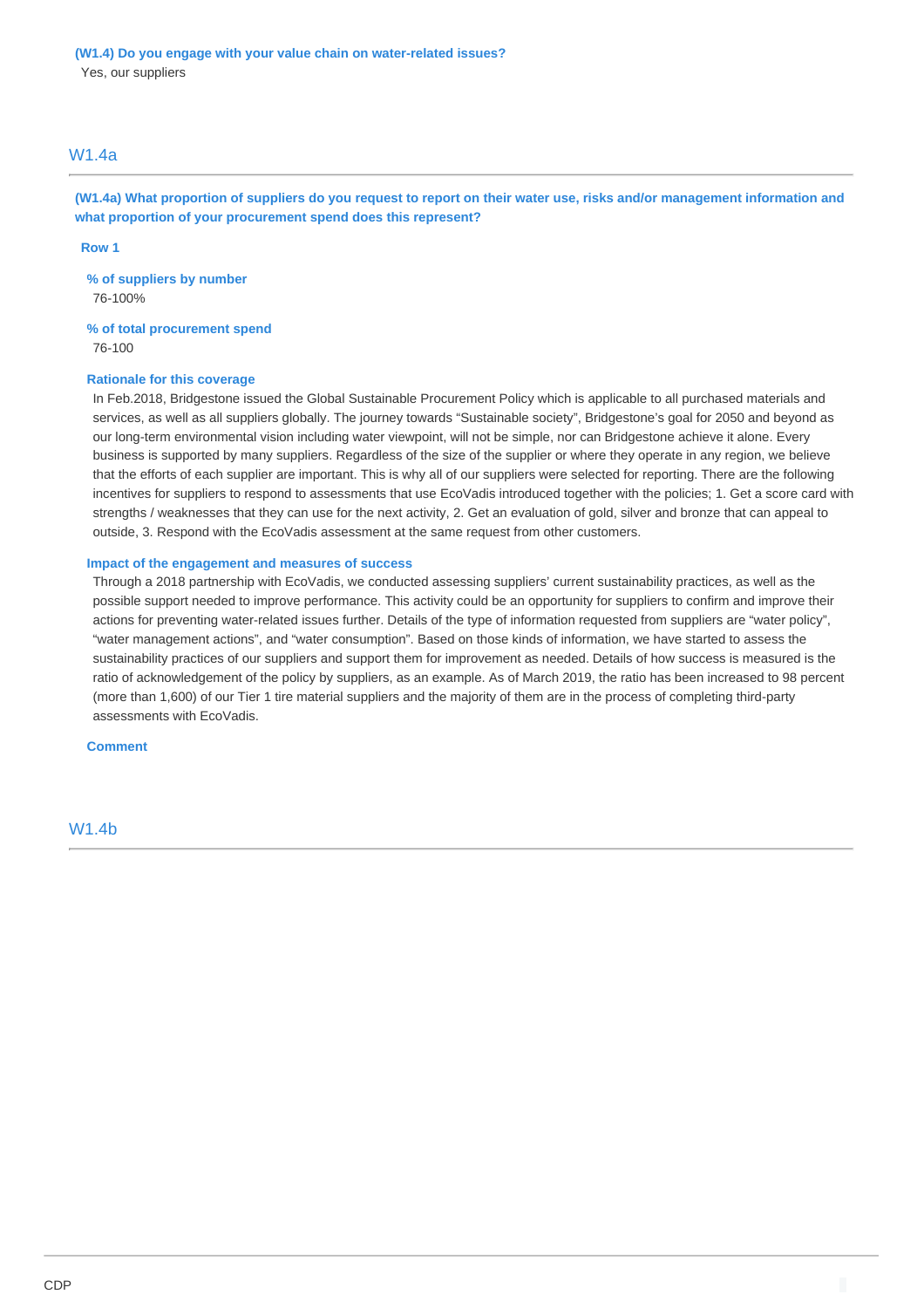### **(W1.4b) Provide details of any other water-related supplier engagement activity.**

#### **Type of engagement**

Incentivizing for improved water management and stewardship

**Details of engagement** <Not Applicable>

**% of suppliers by number** <Not Applicable>

**% of total procurement spend**

<Not Applicable>

#### **Rationale for the coverage of your engagement**

We commend for the environmental activities of suppliers contributing to Bridgestone in Japan, and are calling on suppliers for their proactive efforts and applications. Since this award is conducted in Japan, and the companies eligible for the application will be companies that supply raw materials to Japan Tire SBU, the ratio to all suppliers is calculated by the following formula. % of suppliers by number = Number of companies procured by Japan Tire SBU / Number of companies procured by all tire SBUs % of total procurement spend = Procurement spend by Japan Tire SBU / Procurement spend by all tire SBUs \* SBU; Strategic Business Unit

**Impact of the engagement and measures of success** <Not Applicable>

#### **Comment**

<Not Applicable>

## W2. Business impacts

## W2.1

**(W2.1) Has your organization experienced any detrimental water-related impacts?** Yes

### W2.1a

**(W2.1a) Describe the water-related detrimental impacts experienced by your organization, your response, and total financial impact.**

**Country/Region** Russian Federation

**River basin** Volga

**Type of impact driver** Physical

**Primary impact driver** Declining water quality

**Primary impact** Increased operating costs

### **Description of impact**

Industrial water is used in the production process, and it is used once it has been purified to the required level with site's own water treatment equipment. However, when the quality of industrial water is very low, more expensive potable water is used in the manufacturing process due to limitations of equipment's capacity. By the way, the total financial impact is the difference between the cost of industrial water and potable water per month. The impact was small and there was no substantial impact.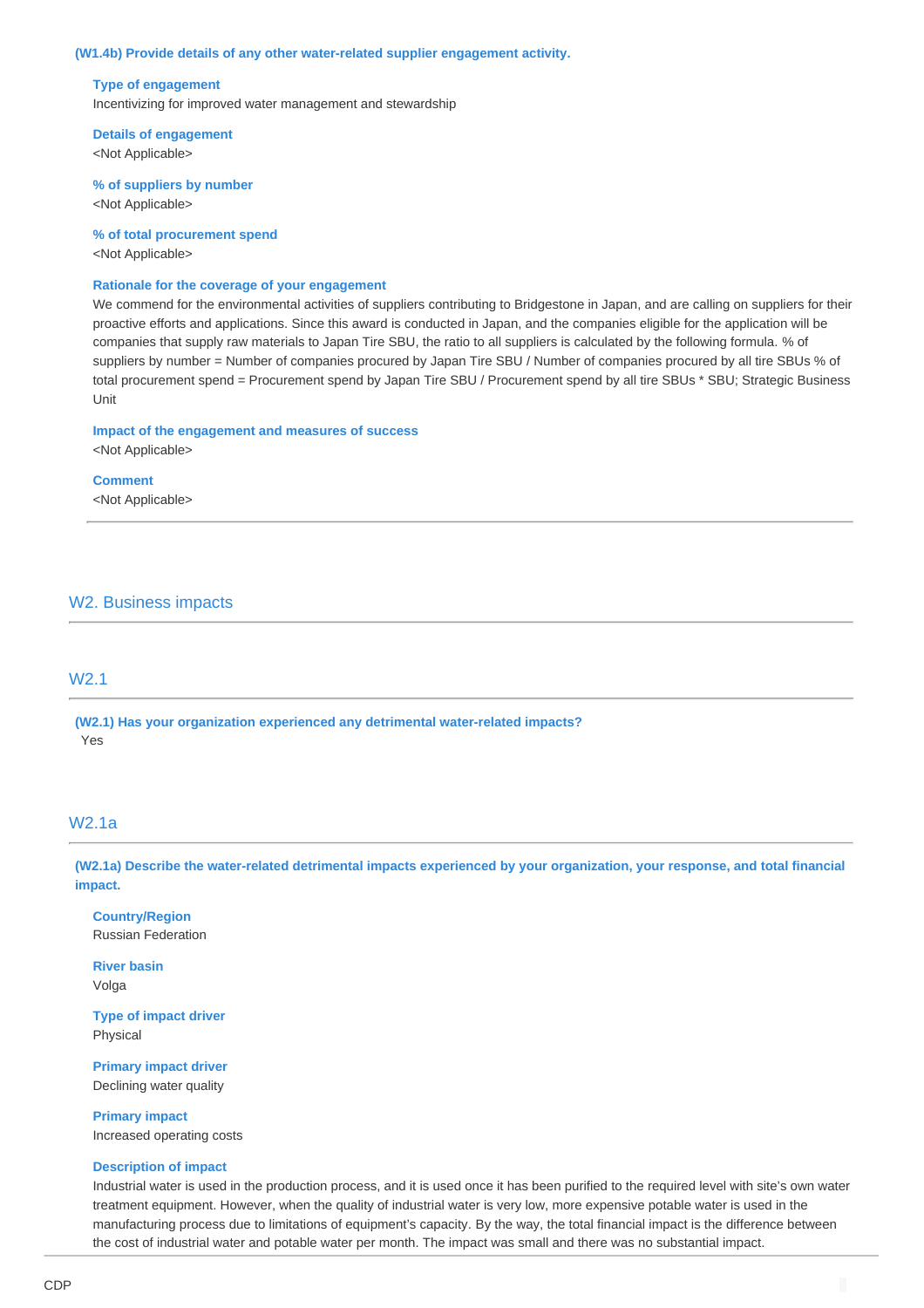**Primary response** Engage with suppliers

**Total financial impact** 84000

#### **Description of response**

After discovering water quality problems, the site immediately contacted the supplier to get an explanation of the reasons. Suppliers check daily to ensure proper water quality.

**Country/Region**

Costa Rica

**River basin** Other, please specify (Reventazón River)

**Type of impact driver** Physical

**Primary impact driver** Inadequate infrastructure

**Primary impact** Closure of operations

#### **Description of impact**

The site was shut down for a few days in 2018 during the rainy season because the roads to the site were flooded. Employees and trucks can not access the site safely. There was no substantial impact as there was no direct damage to the site facilities and the impact on production was also slightly suppressed.

**Primary response** Develop flood emergency plans

**Total financial impact**  $\Omega$ 

#### **Description of response**

As BCP (Business Continuity Plan), we examined alternative route in case of emergency. As the amount of total financial impact is under calculation, it is 0 for convenience.

# **Country/Region**

Malaysia

**River basin** Other, please specify (Klang River)

**Type of impact driver** Physical

**Primary impact driver** Rationing of municipal water supply

**Primary impact** Increased operating costs

#### **Description of impact**

Water supply to the site suddenly stopped due to a failure of the water supply company's pump. This temporarily made it impossible for employees to use water. The impact was small and there was no substantial impact.

**Primary response** Secure alternative water supply

**Total financial impact** 80000

#### **Description of response**

We installed some tanks for storing water at the site so that water could be supplied for a certain period of time even in emergency.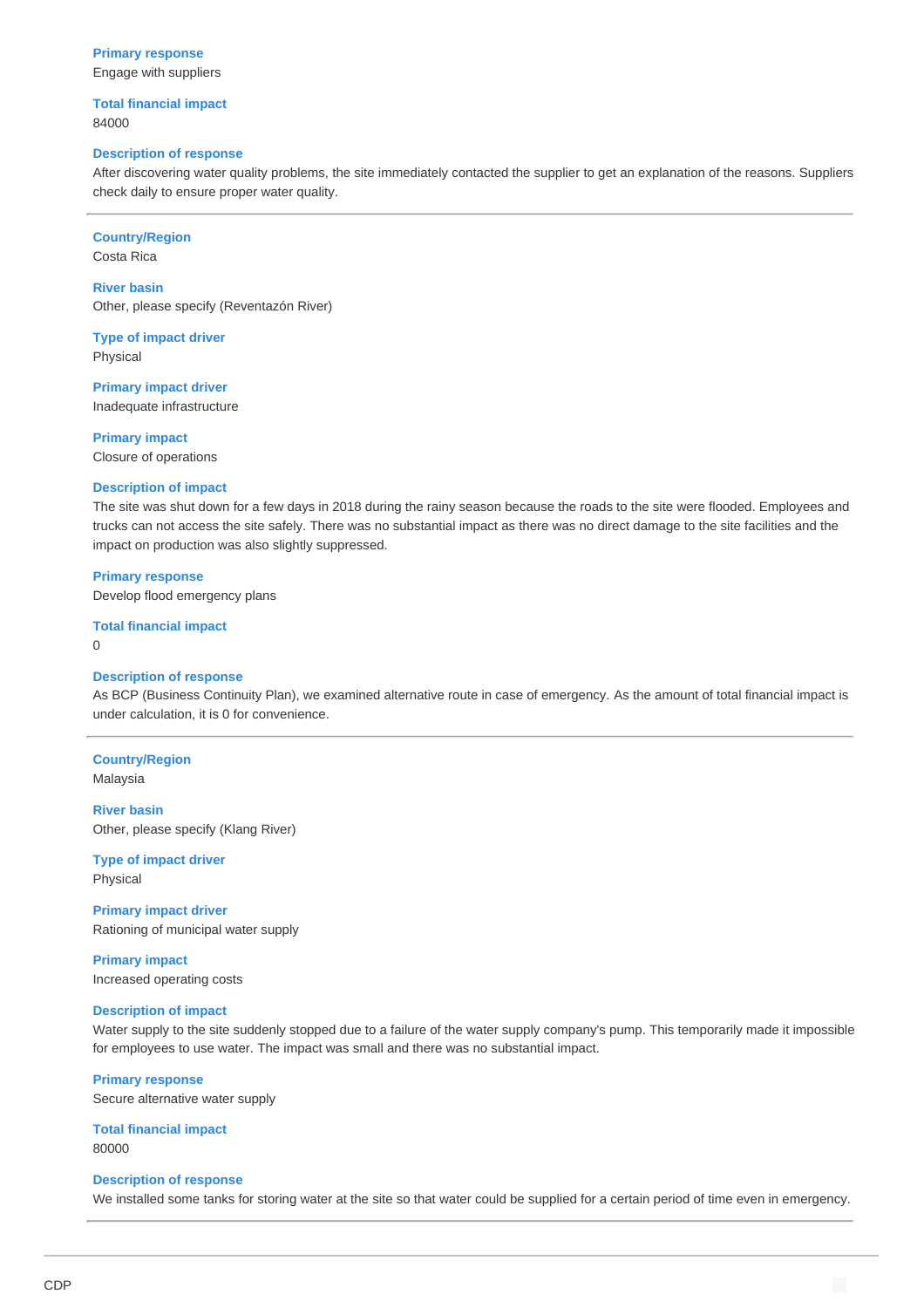# W2.2

**(W2.2) In the reporting year, was your organization subject to any fines, enforcement orders, and/or other penalties for water-related regulatory violations?**

No

# W3. Procedures

# W3.3

**(W3.3) Does your organization undertake a water-related risk assessment?** Yes, water-related risks are assessed

### W3.3a

**(W3.3a) Select the options that best describe your procedures for identifying and assessing water-related risks.**

#### **Direct operations**

**Coverage**

Full

### **Risk assessment procedure**

Water risks are assessed as part of an enterprise risk management framework

**Frequency of assessment** Annually

#### **How far into the future are risks considered?** >6 years

#### **Type of tools and methods used**

Tools on the market **Other** 

#### **Tools and methods used**

WBCSD Global Water Tool WRI Aqueduct Internal company methods

#### **Comment**

We performed macro analyses with the WBCSD Global Water Tool and WRI Aqueduct. These are the tools most widely utilized worldwide to assess water risks and are considered to provide highly reliable results. In addition to the timing of tool updates and the frequency of our site closures and our operations' relocating to new sites, we perform water risk assessments at least annually. We also assess regulatory and regional-level demands on a site-by-site basis as necessary.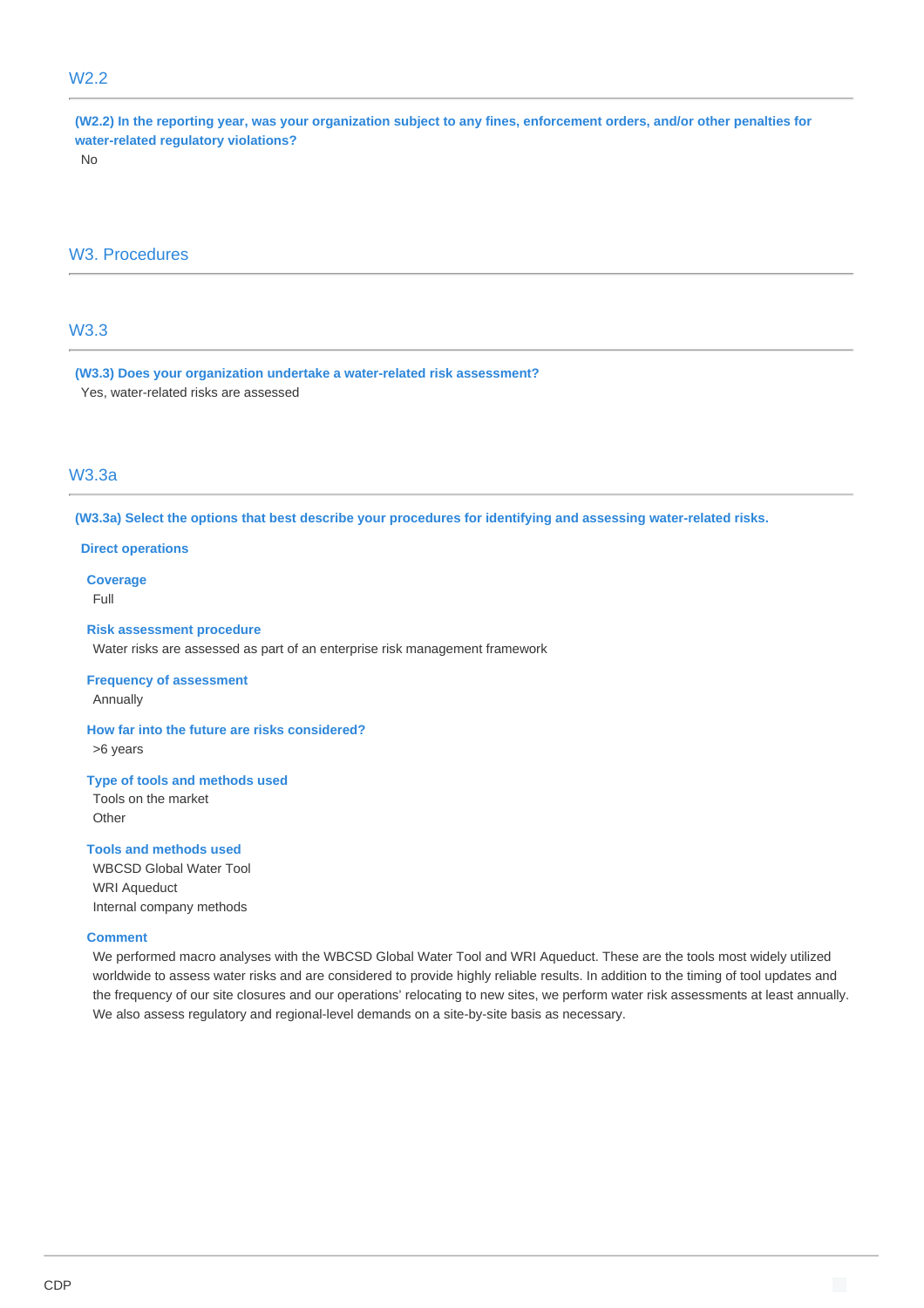#### **Supply chain**

**Coverage** Partial

#### **Risk assessment procedure**

Water risks are assessed in an environmental risk assessment

### **Frequency of assessment** Annually

**How far into the future are risks considered?** >6 years

**Type of tools and methods used Other** 

**Tools and methods used** External consultants

### **Comment**

Through a 2018 partnership with EcoVadis, a leading provider of sustainability, risk and performance ratings for global supply chains, we conducted assessing suppliers' current sustainability practices including water, as well as the possible support needed to improve performance. This activity could be an opportunity for suppliers to confirm and improve their actions for preventing water-related issues further.

#### **Other stages of the value chain**

**Coverage** None

**Risk assessment procedure** <Not Applicable>

#### **Frequency of assessment**

<Not Applicable>

**How far into the future are risks considered?** <Not Applicable>

**Type of tools and methods used** <Not Applicable>

### **Tools and methods used** <Not Applicable>

**Comment**

### W3.3b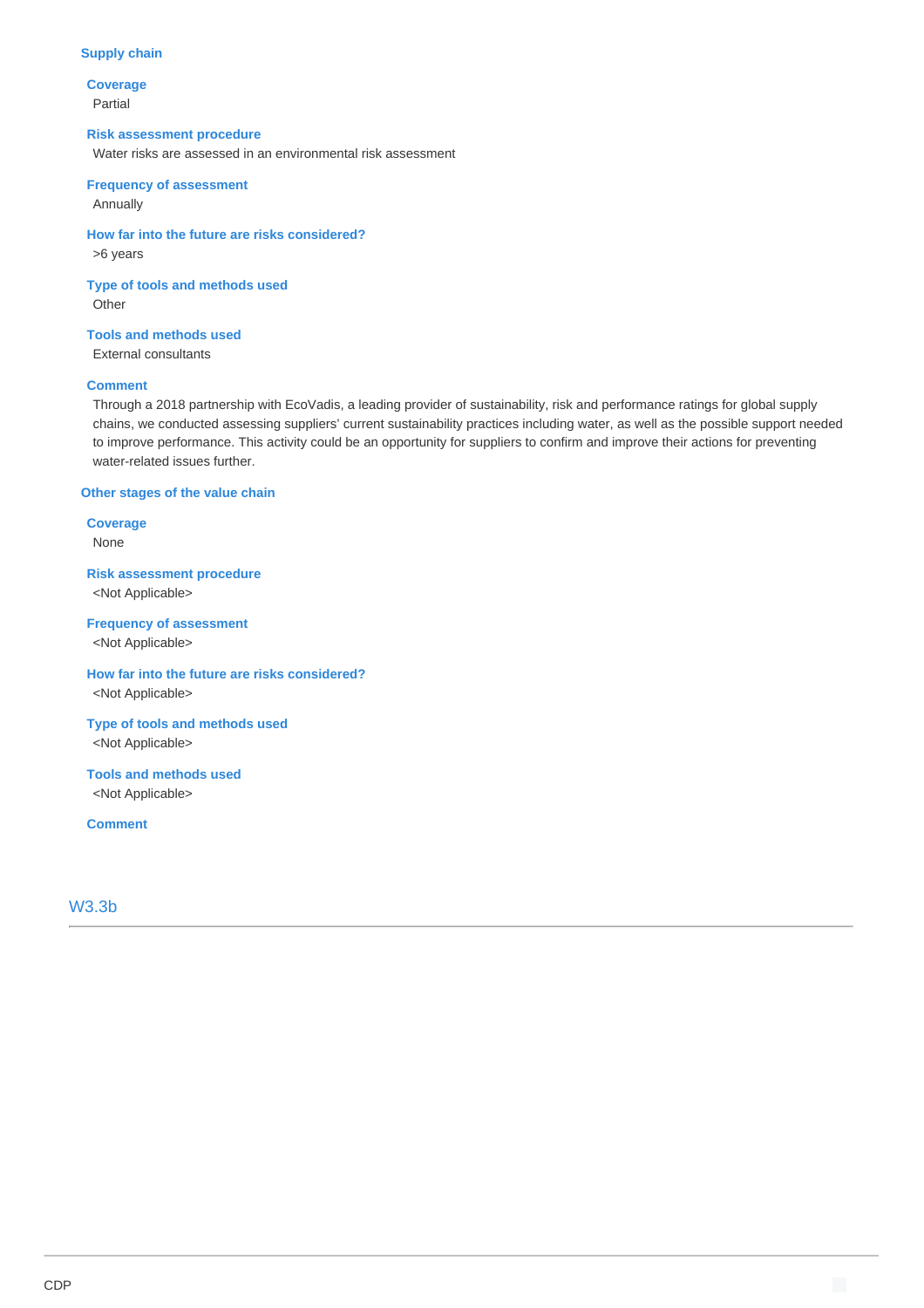# **(W3.3b) Which of the following contextual issues are considered in your organization's water-related risk assessments?**

|                                                                                                 |                                 | <b>Relevance Please explain</b>                                                                                                                                                                                                                                                                                                                                                                                                                                                                                                                                                                                                                                                                                                                                                                                                                                                                                                                                                                                                                                                                                                                                                                                                                                                                                                                                                                                                                                                                                                                                                                                                                                                                                |
|-------------------------------------------------------------------------------------------------|---------------------------------|----------------------------------------------------------------------------------------------------------------------------------------------------------------------------------------------------------------------------------------------------------------------------------------------------------------------------------------------------------------------------------------------------------------------------------------------------------------------------------------------------------------------------------------------------------------------------------------------------------------------------------------------------------------------------------------------------------------------------------------------------------------------------------------------------------------------------------------------------------------------------------------------------------------------------------------------------------------------------------------------------------------------------------------------------------------------------------------------------------------------------------------------------------------------------------------------------------------------------------------------------------------------------------------------------------------------------------------------------------------------------------------------------------------------------------------------------------------------------------------------------------------------------------------------------------------------------------------------------------------------------------------------------------------------------------------------------------------|
|                                                                                                 | $\&$<br>inclusion               |                                                                                                                                                                                                                                                                                                                                                                                                                                                                                                                                                                                                                                                                                                                                                                                                                                                                                                                                                                                                                                                                                                                                                                                                                                                                                                                                                                                                                                                                                                                                                                                                                                                                                                                |
| Water<br>availability at a<br>basin/catchment   included<br>level                               | Relevant,<br>always             | Because water availability could affect production, we utilize the parameters of the WBCSD Water Tool and WRI Aqueduct and<br>evaluate our production sites.                                                                                                                                                                                                                                                                                                                                                                                                                                                                                                                                                                                                                                                                                                                                                                                                                                                                                                                                                                                                                                                                                                                                                                                                                                                                                                                                                                                                                                                                                                                                                   |
| Water quality at<br>a<br>basin/catchment   included<br>level                                    | Relevant,<br>always             | Because water withdrawal quality could affect production, we evaluate the parameters of our production sites using the WBCSD<br>Water Tool and WRI Aqueduct. To prevent water pollution in the downstream area, we are reducing the risk by controlling the quality<br>of discharges by administrative regulation values or our self -standards that are stricter than that.                                                                                                                                                                                                                                                                                                                                                                                                                                                                                                                                                                                                                                                                                                                                                                                                                                                                                                                                                                                                                                                                                                                                                                                                                                                                                                                                   |
| Stakeholder<br>conflicts<br>concerning<br>water resources<br>at a<br>basin/catchment<br>level   | Relevant,<br>always<br>included | There is no current conflict with stakeholders that is an issue at local level, but in preparation for any future incidents, Bridgestone is<br>gathering information from each operating site. We strive to maintain good relationships with local stakeholders through forest<br>conservation activities with municipalities, collaboration with river conservation groups and river clean-ups, for example. Regarding<br>risk assessment, we have used the results of WRI Aqueduct's Regulatory & Reputational Risk (Media Coverage & Access to<br>Water).                                                                                                                                                                                                                                                                                                                                                                                                                                                                                                                                                                                                                                                                                                                                                                                                                                                                                                                                                                                                                                                                                                                                                   |
| Implications of<br>water on your<br>key<br>commodities/raw<br>materials                         | Relevant,<br>always<br>included | We own production sites that produce our raw materials (natural and synthetic rubber products, etc.) and use WBCSD Water Tool<br>and WRI Aqueduct to assess their water risks.                                                                                                                                                                                                                                                                                                                                                                                                                                                                                                                                                                                                                                                                                                                                                                                                                                                                                                                                                                                                                                                                                                                                                                                                                                                                                                                                                                                                                                                                                                                                 |
| Water-related<br>regulatory<br>frameworks                                                       | Relevant,<br>always<br>included | Because the regulation of water could affect our production including costs, we evaluate potential impacts using WRI Aqueduct's<br>Regulatory & Reputational Risk. Regulatory and reputational risks identify areas of concern regarding uncertainty in regulatory<br>change, as well as conflicts with the public regarding water issues.                                                                                                                                                                                                                                                                                                                                                                                                                                                                                                                                                                                                                                                                                                                                                                                                                                                                                                                                                                                                                                                                                                                                                                                                                                                                                                                                                                     |
| Status of<br>ecosystems and<br>habitats                                                         | Relevant,<br>always<br>included | Regarding the estimation of the impact on ecosystems and habitats at local level, necessary measures are considered and carried<br>out in accordance with the standards of each region. Especially, the production of natural rubber, our main raw material, consists of<br>symbiosis with ecosystems and habitats, so they are closely linked to our business. Specifically, in some regions where biodiversity<br>is expected to fall, we are providing the local community with rubber tree seedlings and instruction in their cultivation, with the<br>intention of regenerating the forest through agroforestry. This activity is being undertaken as an industry-academia collaboration<br>project between Bridgestone and Waseda University, through which we have evaluated the importance of the biodiversity of the<br>surviving forest in the region and we are engaging in this activity to enable us to make a significant contribution to biodiversity of the<br>overall region through agroforestry. In other locations around the world, we are cooperating with neighboring regions and NGOs in<br>activities for the protection of biodiversity and evaluating the results. For example, Bridgestone Americas, Inc. (BSAM) acquired<br>"Wildlife Habitat Conservation and Environmental Education Certification" from the Wildlife Habitat Council (WHC) for its 11 Wildlife<br>Habitat Sites in the United States and Mexico. Obtaining such third-party certification is also used as one of the assessment tools.<br>The new information and expertise gained through these activities are being applied to future activities and to activities at sites within<br>the Bridgestone Group. |
| Access to fully-<br>functioning,<br>safely managed<br><b>WASH</b> services<br>for all employees | Relevant,<br>always<br>included | A working place where all employees can use safe and secure water is an important basis for them to work with peace of mind.<br>Therefore, we recognize that "Access to fully-functioning, safely managed WASH services" is closely related to our business. Using<br>internal company methods, we conduct surveys and studies on the access to WASH services for employees at all production sites at<br>the time new sites are placed into operation. We regularly conduct water quality inspection as necessary according to regional<br>standards.                                                                                                                                                                                                                                                                                                                                                                                                                                                                                                                                                                                                                                                                                                                                                                                                                                                                                                                                                                                                                                                                                                                                                         |
| Other contextual   Please<br>issues, please<br>specify                                          | select                          |                                                                                                                                                                                                                                                                                                                                                                                                                                                                                                                                                                                                                                                                                                                                                                                                                                                                                                                                                                                                                                                                                                                                                                                                                                                                                                                                                                                                                                                                                                                                                                                                                                                                                                                |

## W3.3c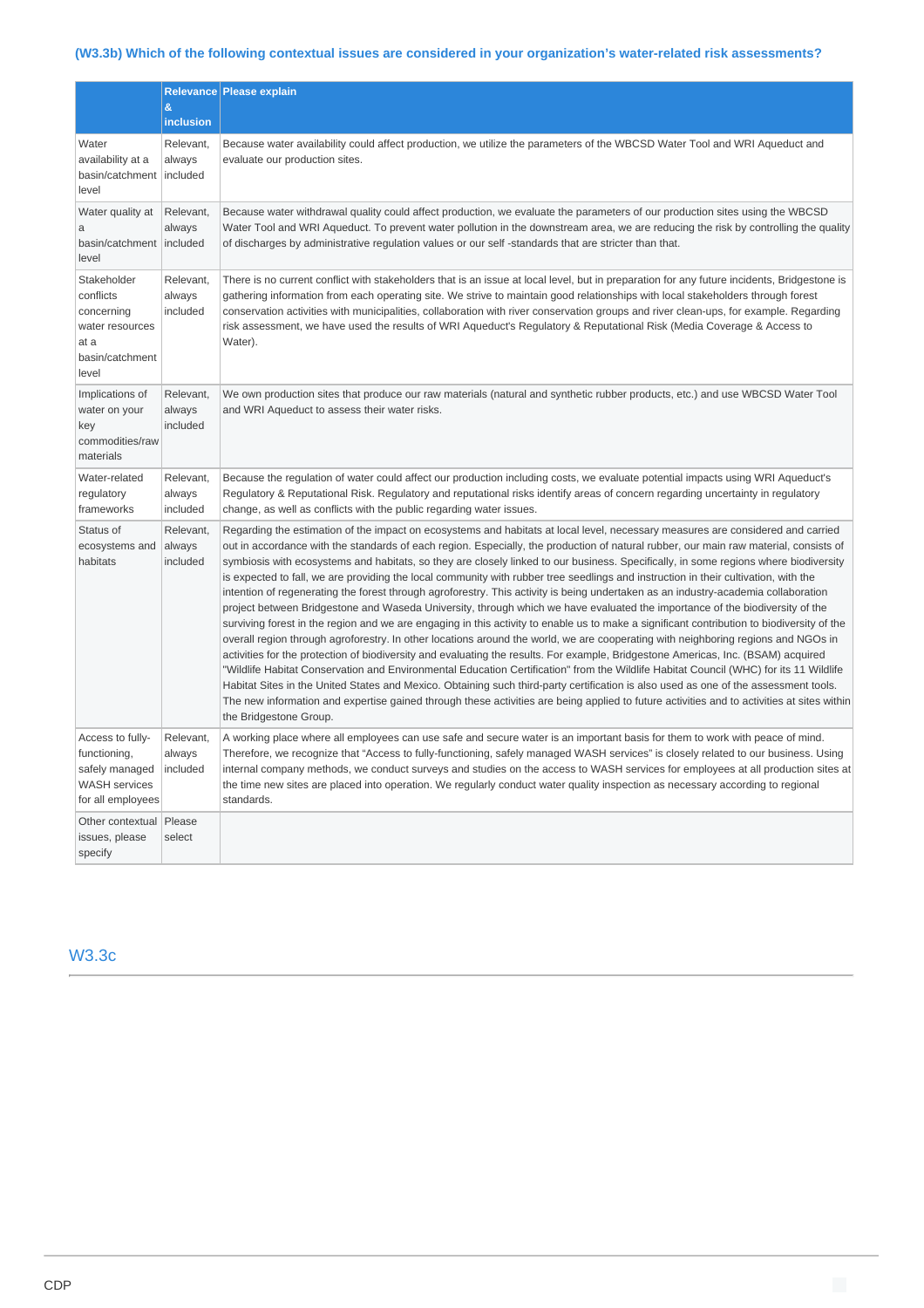# **(W3.3c) Which of the following stakeholders are considered in your organization's water-related risk assessments?**

|                                                                  | &                                           | Relevance   Please explain                                                                                                                                                                                                                                                                                                                                                                                                                                                                                                                                                                                                                                                                                                                                                            |
|------------------------------------------------------------------|---------------------------------------------|---------------------------------------------------------------------------------------------------------------------------------------------------------------------------------------------------------------------------------------------------------------------------------------------------------------------------------------------------------------------------------------------------------------------------------------------------------------------------------------------------------------------------------------------------------------------------------------------------------------------------------------------------------------------------------------------------------------------------------------------------------------------------------------|
|                                                                  | inclusion                                   |                                                                                                                                                                                                                                                                                                                                                                                                                                                                                                                                                                                                                                                                                                                                                                                       |
| Customers                                                        | Not<br>relevant,<br>explanation<br>provided | Since our final products, tires and diversified products (anti-vibration rubber, sporting goods, bicycles, etc.) do not contain water and<br>they do not need water when used by customers, we do not factor "Customers" into our water risk assessments. The way of thinking<br>is also applied to consideration in the future.                                                                                                                                                                                                                                                                                                                                                                                                                                                      |
| Employees                                                        | Relevant,<br>always<br>included             | We recognize that the risk that low water quality can affect the livelihoods and health of our employees and that limits on tap water<br>withdrawal due to water shortages affects employees' productivity. Thus, we strive to measure that risk on a site-by-site basis. In<br>addition, we provide employees with information on water risk and encourage them to take care of water. For example, in Japan, we<br>continually raise our employees' awareness about environmental information, including water conservation, through our intranet.                                                                                                                                                                                                                                  |
| Investors                                                        | Relevant,<br>always<br>included             | As investors' requests include advanced level efforts, it is valuable hint for our activities. Every year, we assess the demands of our<br>investors, study and implement solutions aimed at addressing those demands. We also exchange views on various environmental<br>themes / risks, including water, at individual interviews with investors. Finally, we regard the response to CDP Water Security as one<br>of the important information disclosure methods to investors.                                                                                                                                                                                                                                                                                                     |
| Local<br>communities                                             | Relevant,<br>always<br>included             | We recognize that the risk that low-quality discharges can affect the livelihoods, health and business activities in the downstream<br>area. When water impacts occur, we strive to avoid impacts to local communities by gathering local data for each site and explore<br>countermeasures. We also exchange views on various environmental themes including water at regional roundtable meetings held<br>periodically at each facility as needed.                                                                                                                                                                                                                                                                                                                                  |
| <b>NGOs</b>                                                      | Relevant,<br>always<br>included             | There may be some risk of difference of opinion with NGOs due to lack of activities related to water. We constantly gather<br>information on NGO trends and have a framework in place to integrate NGO demands into our environmental action programs. For<br>example, we are providing NGOs, etc. with access to ponds on site property for the purpose of breeding research of an endangered<br>species.                                                                                                                                                                                                                                                                                                                                                                            |
| Other water<br>users at a<br>basin/catchment   included<br>level | Relevant,<br>always                         | Depending on the discharges from sites, there may be some risk of affecting in the downstream ecosystems and fisheries. Where<br>there are fishing areas in the drainage area of the site or downstream of the site, sometimes we have entered into agreements with<br>local groups regarding the temperature of the discharges and the amount of floating matter. Therefore, we collect and evaluate<br>information on fishers and other water users as part of our CSR focus.                                                                                                                                                                                                                                                                                                       |
| Regulators                                                       | Relevant,<br>always<br>included             | There is the risk that production may be stagnated without being able to respond to the strengthening of water regulations. (e.g.<br>Tightening of wastewater quality) We collect information from regulatory authorities on a site-by-site and region-by-region basis at<br>regular intervals and explore measures that will ensure operations at our sites are not impacted. Regarding global trends of water<br>regulations, the corporate headquarters provides updates, which are used to anticipate risks on a regional level. One of the ways to<br>engage with stakeholders is through dialogues with industry-wide organizations, which we have joined, such as the WBCSD's Tire<br>Industry Project, the chemical industry association and the rubber industry association. |
| River basin<br>management<br>authorities                         | Relevant,<br>always<br>included             | There are risks to be stagnated production if Bridgestone is not address water regulation strengthened. (e.g. Restrictions on water<br>withdrawal volume) One of the ways to engage with stakeholders is face-to-face information exchange. We collect information from<br>river basin management authorities on a site-by-site and region-by-region basis periodically as needed and explore measures that<br>will mitigate impact to operations.                                                                                                                                                                                                                                                                                                                                    |
| Statutory<br>special interest<br>groups at a<br>local level      | Relevant,<br>sometimes<br>included          | There is the risk that production may be stagnated without being able to assume water-related issues pointed out by statutory special<br>interest groups at a local level suddenly. As of today, there is no important issue to be tackled in cooperation with statutory special<br>interest groups at local level. One of the ways to engage with stakeholders is face-to-face information exchange. When local issues<br>arise, the potentially impacted site communicate with local groups to gather information, implement and evaluate measures in close<br>liaison with corporate headquarters.                                                                                                                                                                                 |
| Suppliers                                                        | Relevant,<br>always<br>included             | We recognize that measures of our suppliers for water risks are important for sustainable procurement, therefore we request<br>suppliers to perform water risk assessments and reduce water withdrawal volumes. For example, we are requesting suppliers to<br>make efforts as a supplier by communicating the importance of reducing water consumption through the opportunities such as<br>"Explanatory meeting of procurement policy" held annually for suppliers.                                                                                                                                                                                                                                                                                                                 |
| Water utilities at Relevant,<br>a local level                    | always<br>included                          | There is the risk of production stagnation due to lack of sufficient water quality or sufficient amount of water not being supplied. Since<br>water is important to operations, from early stage of site establishment, we are conducting risk assessments to determine whether<br>stable water quality and quantity are available for long term and whether sustainable measures can be implemented. Based on the<br>results of the risk assessments, we continue to discuss with our stakeholders to ensure sufficient water quality and quantity.                                                                                                                                                                                                                                  |
| Other<br>stakeholder,<br>please specify                          | Please<br>select                            |                                                                                                                                                                                                                                                                                                                                                                                                                                                                                                                                                                                                                                                                                                                                                                                       |

# W3.3d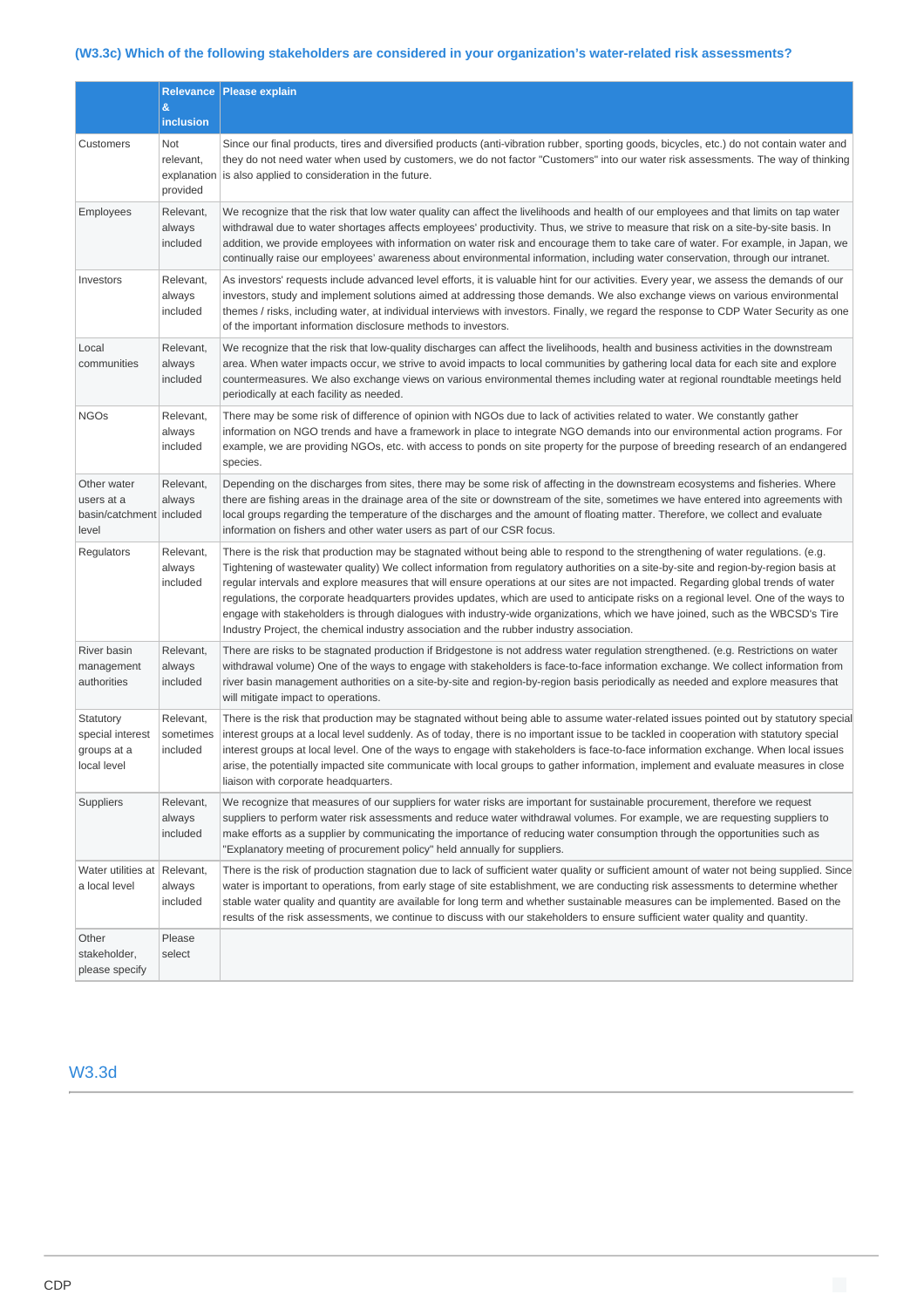### **(W3.3d) Describe your organization's process for identifying, assessing, and responding to water-related risks within your direct operations and other stages of your value chain.**

We perform macro analyses with the WBCSD Global Water Tool and WRI Aqueduct. These are the tools most widely utilized worldwide to assess water risks and are considered to provide highly reliable results. We have analyzed the change of water stress (2020, 2030, and 2040) in each of the three climate-related scenarios. In addition to the timing of tool updates and the occurrence of our site closures and our operations' relocating to new sites, we perform water risk assessments at least annually. We are targeting all Bridgestone Group production sites. In addition, since we own sites that produce our raw materials (natural and synthetic rubber, carbon black, steel code, etc.), we are also analyzing some of the raw material procurement stage of the value chain. Since water usage at non-manufacturing sites such as offices and dealers is very small, they are not covered. We do not periodically analyze raw material suppliers and dealers outside our group, but analyze using WRI Aqueduct as necessary. The severity of risk is decided based on the five-rank risk level derived by WRI Aqueduct. As we deal with risks, conditions vary from region to region. So, we collect the following information under the cooperation of municipalities that are closely communicating on a regular basis. Collect information such as regulations, opinions of stakeholders (local governments and communities, NGOs, etc.), water resource information (Usage situation, water volume, price in the area such as city water, groundwater, river water, etc.), and possibility of impact on ecosystem. Based on those information, each SBU (Strategic Business Unit) decides how to deal with water-related risks (mitigate, transfer, accept, or control risks) by comprehensively considering how to cope with sustainability for the region and for our business, and report the Global Environment Working Group, the GCEC (Global CSR Enhancement Committee) and the Global EXCO (Executive Committee) as necessary.

### W4. Risks and opportunities

## W4.1

**(W4.1) Have you identified any inherent water-related risks with the potential to have a substantive financial or strategic impact on your business?**

No

#### W4.1a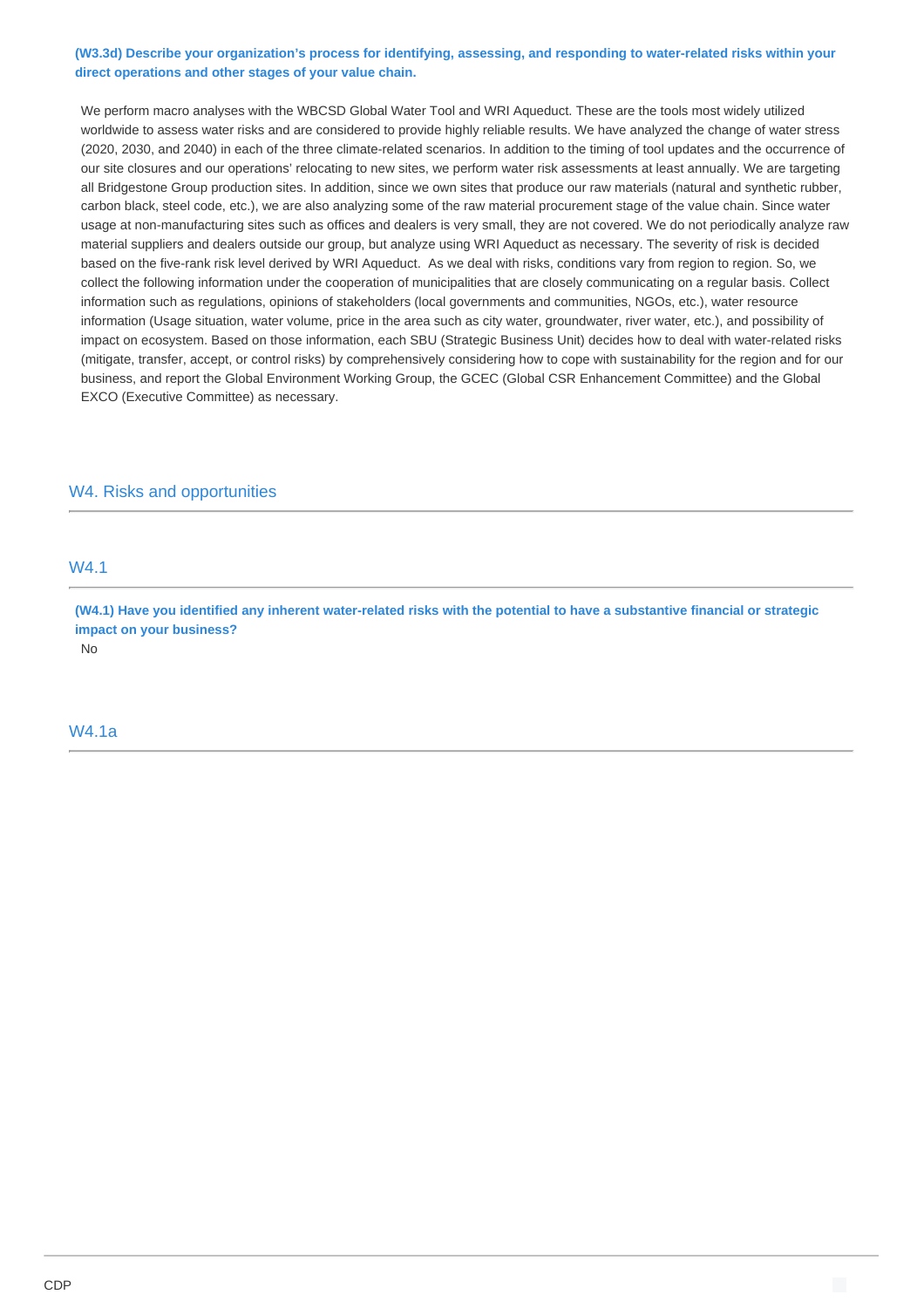We consider substantive financial or strategic impact from water risk in case of the status of the highest level of comprehensive water risk (level 5: Extremely high risk) based on WRI Aqueduct analysis. At the moment, this definition is applied to direct operations. We perform analysis on all production sites using WRI Aqueduct once every year.

According to the latest Aqueduct analysis, there was a site corresponding to Level 5. But, the ratio of the water withdrawal of this site to the total is 0.03%, and there has never been any substantive financial or strategic impacts on its business in the past. Therefore, we recognize that water quality and quantity is important to the success of our business, but we do not believe there is an immediate substantive financial or strategic impact in direct operations at this point.

However, we considered the potential for substantive change because operations might be impacted by water risk at all of the production sites under our direct management. (Examples of substantive impact considered; site shutdown due to drought / flood, production cost increase due to soar water cost, etc.)

Our company-specific explanation for the thresholds is below.

- Low risk (0-0.99)
- Low to medium risk (1.00-1.99)
- Medium to high risk (2.00-2.99)
- High risk (3.00-3.99)
- Extremely high risk (4.00-5.00)

### W4.2b

**(W4.2b) Why does your organization not consider itself exposed to water risks in its direct operations with the potential to have a substantive financial or strategic impact?**

| Primary     | <b>Please explain</b>                                                                                                                                                   |
|-------------|-------------------------------------------------------------------------------------------------------------------------------------------------------------------------|
| reason      |                                                                                                                                                                         |
|             | Row Risks exist, We consider substantive financial or strategic impact from water risk in case of the status of the highest level of comprehensive water risk (level 5) |
| but no      | Extremely high risk) based on WRI Agueduct analysis. At the moment, this definition is applied to direct operations. We perform analysis on all                         |
|             | substantive production facilities using WRI Aqueduct once every year. According to the latest Aqueduct analysis, there was a site corresponding to Level 5.             |
| impact      | But, the ratio of the water withdrawal of this site to the total is 0.03%, and there has never been any substantive financial or strategic impacts on                   |
| anticipated | its business in the past. Therefore, we recognize that water quality and quantity is important to the success of our business, but we do not                            |
|             | believe there is an immediate substantive financial or strategic impact in direct operations at this point. However, we considered the potential for                    |
|             | substantive change because operations might be impacted by water risk at all of the production sites under our direct management. (Examples of                          |
|             | substantive impact considered; site shutdown due to drought / flood, production cost increase due to soar water cost, etc.)                                             |

### W4.2c

**(W4.2c) Why does your organization not consider itself exposed to water risks in its value chain (beyond direct operations) with the potential to have a substantive financial or strategic impact?**

| <b>Primary</b> | Please explain                                                                                                                                   |
|----------------|--------------------------------------------------------------------------------------------------------------------------------------------------|
| reason         |                                                                                                                                                  |
| Row Not yet    | Because our value chain is very diverse and spread all over the world, we are not yet able to analyze its water risks at the moment. It is under |
| evaluated      | consideration how to analyze the water risk in our value chain.                                                                                  |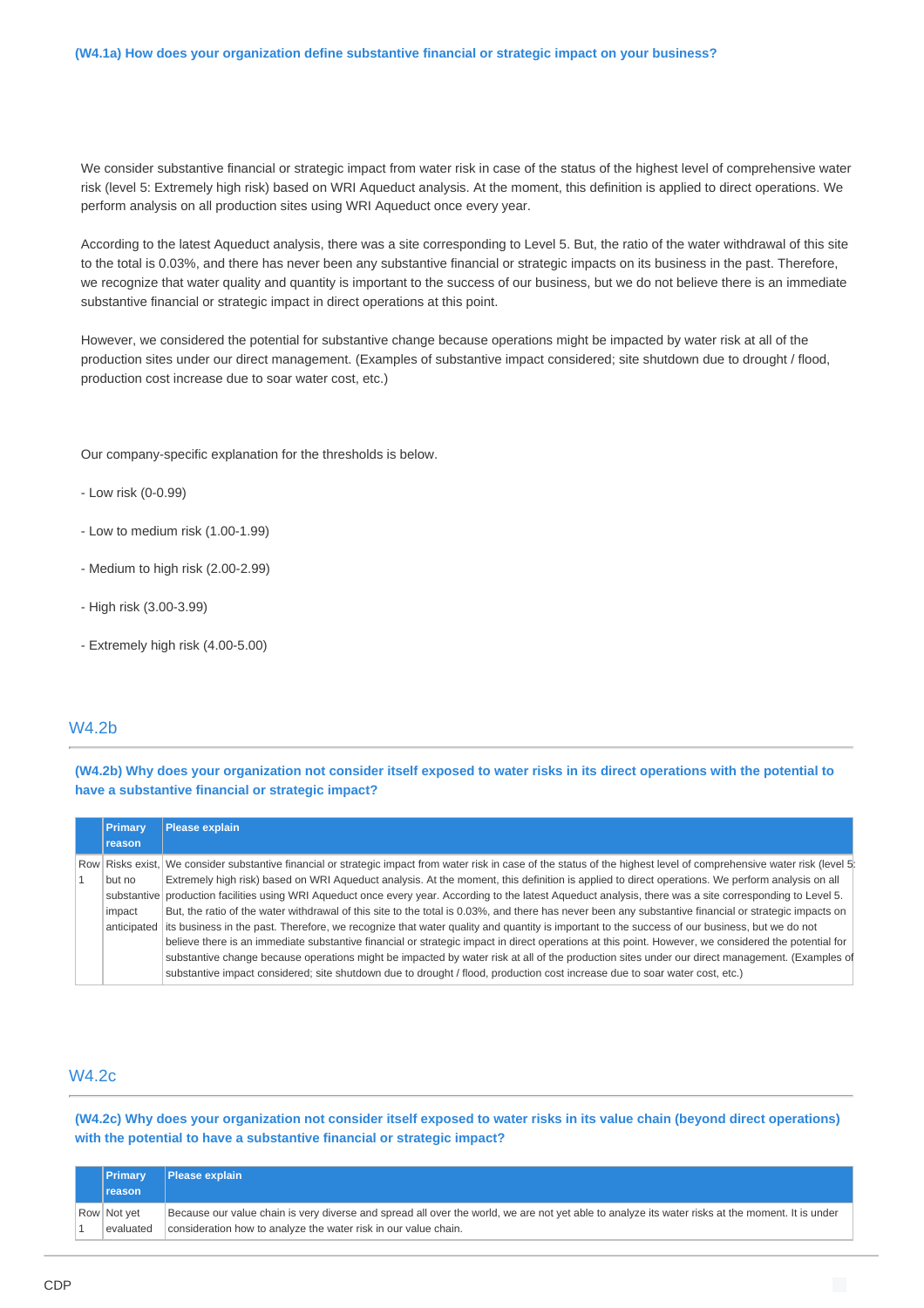### W4.3

**(W4.3) Have you identified any water-related opportunities with the potential to have a substantive financial or strategic impact on your business?**

Yes, we have identified opportunities, and some/all are being realized

# W4.3a

**(W4.3a) Provide details of opportunities currently being realized that could have a substantive financial or strategic impact on your business.**

**Type of opportunity Efficiency** 

**Primary water-related opportunity** Cost savings

#### **Company-specific description & strategy to realize opportunity**

In our vulcanizing processes of tire manufacturing sites, the heat and pressure of steam are frequently used. By changing this steam vulcanizing to the Nitrogen vulcanizing, there is a possibility that the steam amount (that is to say, water) can be reduced. Currently in a trial phase at a certain site in USA, potential financial impact figure is estimated that the amount of water withdrawal is to be reduced by about 50,000 cubic meters annually. When we introduce a new technology, we will first test with a testing machine, and if the performance exceeds the initial assumption we will introduce it to the actual production line and further add that line. The introduction of the technology is not limited to one site, and it will be expanded globally and developed to sites using similar equipment. There are about 50 sites that make new tires around the world, and their introduction will bring about significant effects.

#### **Estimated timeframe for realization**

4 to 6 years

**Magnitude of potential financial impact** Medium

**Are you able to provide a potential financial impact figure?** Yes, a single figure estimate

**Potential financial impact figure (currency)** 6500000

**Potential financial impact figure – minimum (currency)** <Not Applicable>

**Potential financial impact figure – maximum (currency)** <Not Applicable>

#### **Explanation of financial impact**

Potential financial impact figure is estimated at a certain site that the amount of water withdrawal is expected to be reduced by about 50,000 cubic meters annually. Specifically, the financial impact is calculated by multiplying the unit price of water charges at the site by the amount of water expected to be reduced. In addition, there are more financial effects such as energy savings and operation related.

### W6. Governance

## W6.1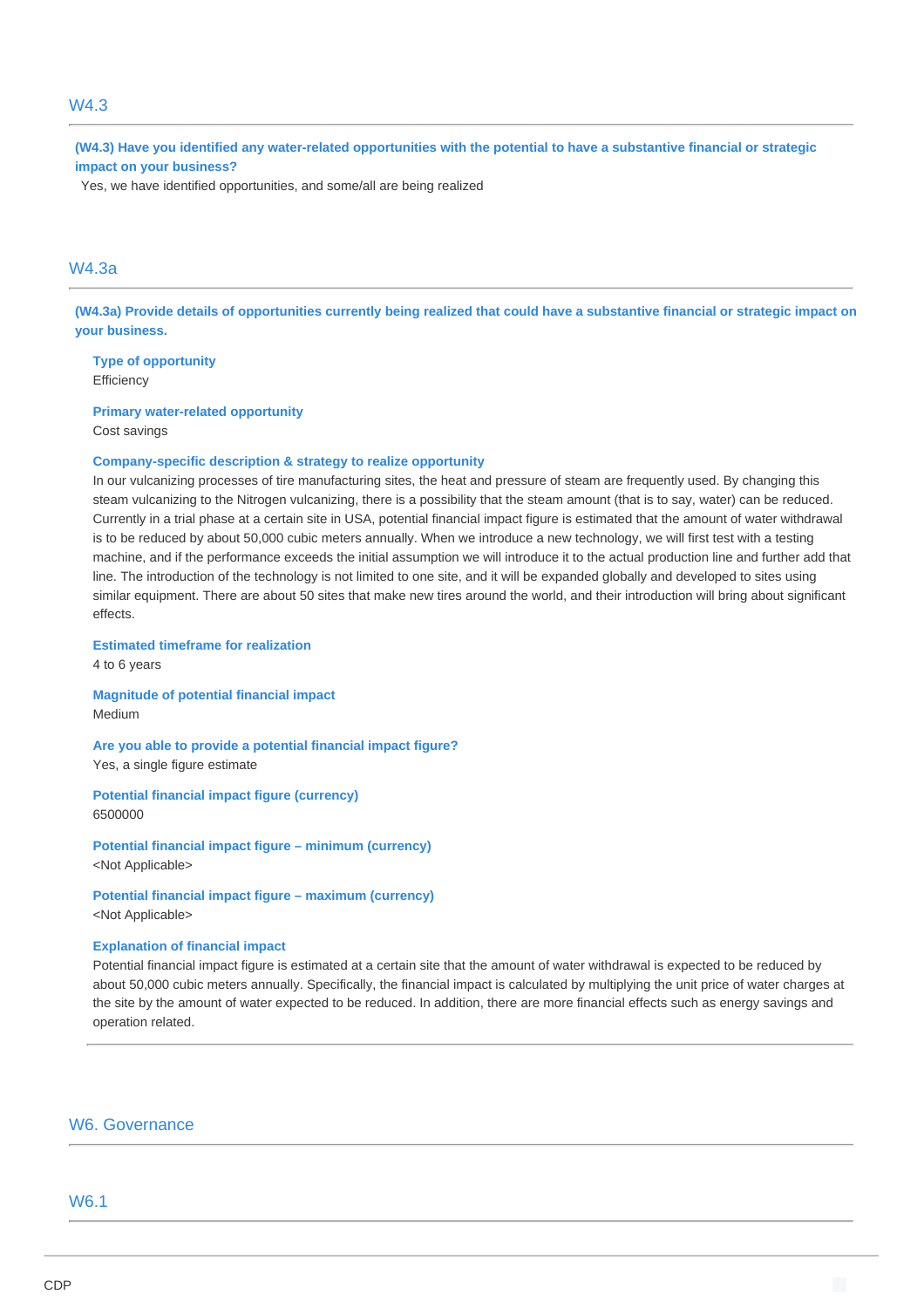## **(W6.1) Does your organization have a water policy?**

Yes, we have a documented water policy that is publicly available

# W6.1a

## **(W6.1a) Select the options that best describe the scope and content of your water policy.**

|              | <b>Scope</b>         | <b>Content</b>                                                                                                                                                                                                                                                                                                                                                                                                                                                                                                                        | Please explain                                                                                                                                                                                                                                                                                                                                                                                                                                                                                                                                                                                                                                                                                                                                                                                                                                                                                                                                                                                                                                             |  |  |  |
|--------------|----------------------|---------------------------------------------------------------------------------------------------------------------------------------------------------------------------------------------------------------------------------------------------------------------------------------------------------------------------------------------------------------------------------------------------------------------------------------------------------------------------------------------------------------------------------------|------------------------------------------------------------------------------------------------------------------------------------------------------------------------------------------------------------------------------------------------------------------------------------------------------------------------------------------------------------------------------------------------------------------------------------------------------------------------------------------------------------------------------------------------------------------------------------------------------------------------------------------------------------------------------------------------------------------------------------------------------------------------------------------------------------------------------------------------------------------------------------------------------------------------------------------------------------------------------------------------------------------------------------------------------------|--|--|--|
| $\mathbf{1}$ | Row Company-<br>wide | Description of<br>business<br>dependency on<br>water<br>Description of<br>business impact<br>on water<br>Description of<br>water-related<br>performance<br>standards for<br>direct operations<br>Description of<br>water-related<br>standards for<br>procurement<br>Reference to<br>international<br>standards and<br>widely-recognized<br>water initiatives<br>Company water<br>targets and goals<br>Commitments<br>beyond regulatory<br>compliance<br>Commitment to<br>stakeholder<br>awareness and<br>education<br>Acknowledgement | We are disseminating our water policy through the Sustainability Report etc., not as a single statement. The followings are<br>described based on them. We recognize that the issues of water environment and water resources are not independent<br>issues, but are also related to climate change. We have set the 2020 target of reducing water withdrawal by 35%, which is<br>beyond regulatory compliance. The target is applicable to the entire Group and is a performance standard target for direct<br>operations. In our Environmental Mission Statement, we are promoting stakeholder awareness and education. Security of<br>access to water and public sanitation is incorporated in our production site design manual. To ensure no loss of human right of<br>access to them, each site has created and is active in mechanisms to prevent contamination. We disclose our efforts through<br>CDP Water which is widely-recognized water initiatives. Suppliers are required in the Procurement Guidelines to meet<br>requirements for water. |  |  |  |
|              |                      | of the human right<br>to water and                                                                                                                                                                                                                                                                                                                                                                                                                                                                                                    |                                                                                                                                                                                                                                                                                                                                                                                                                                                                                                                                                                                                                                                                                                                                                                                                                                                                                                                                                                                                                                                            |  |  |  |
|              |                      | sanitation<br>Recognition of<br>environmental<br>linkages, for<br>example, due to<br>climate change                                                                                                                                                                                                                                                                                                                                                                                                                                   |                                                                                                                                                                                                                                                                                                                                                                                                                                                                                                                                                                                                                                                                                                                                                                                                                                                                                                                                                                                                                                                            |  |  |  |

# W6.2

**(W6.2) Is there board level oversight of water-related issues within your organization?** Yes

# W6.2a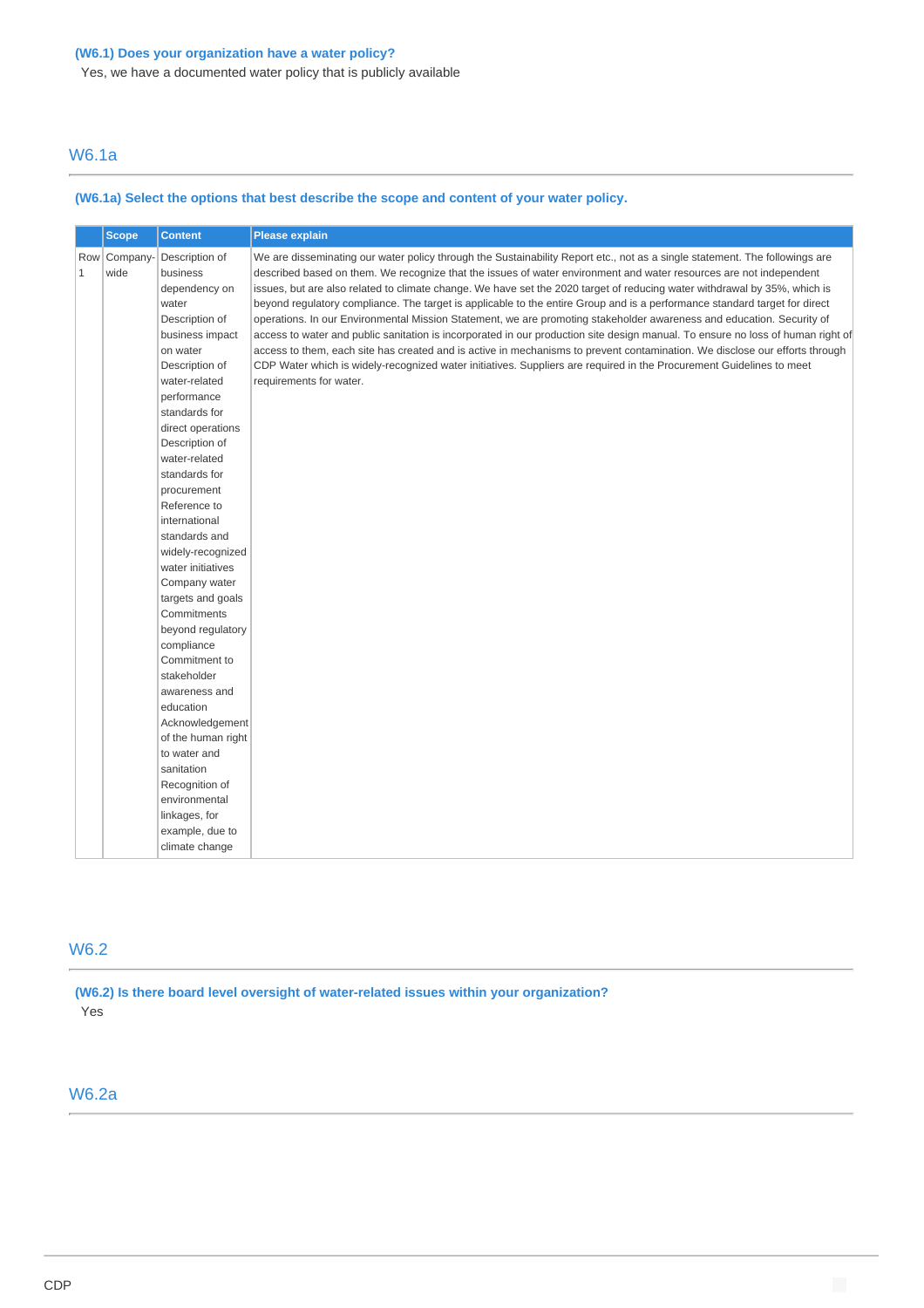### **(W6.2a) Identify the position(s) (do not include any names) of the individual(s) on the board with responsibility for waterrelated issues.**

|                    | <b>Position of Please explain</b>                                                                                                                       |
|--------------------|---------------------------------------------------------------------------------------------------------------------------------------------------------|
| <b>lindividual</b> |                                                                                                                                                         |
| Chief              | The CEO is a member of the board, and has the highest-level responsibility for water-related issues, since the CEO is responsible for deciding policies |
| Executive          | and measures or presenting to the board and overseeing company-wide management activities about management vision, mid-term strategies,                 |
| Officer            | annual policies, etc. including water-related issues.                                                                                                   |
| (CEO)              |                                                                                                                                                         |

# W6.2b

### **(W6.2b) Provide further details on the board's oversight of water-related issues.**

|              | that water-<br>related<br>a<br>scheduled integrated<br>agenda<br>item | <b>Frequency Governance</b><br>mechanisms<br>into which<br>issues are   water-related<br>issues are                                                                                                                                                                                                                                                   | <b>Please explain</b>                                                                                                                                                                                                                                                                                                                                                                                                                                                                                                                                                                                                                                                                                                                                                                                                                                                                                                                                                                                                                                                                                                                                                                                                                                                                                                                                                                                                                                                                                                                                                              |
|--------------|-----------------------------------------------------------------------|-------------------------------------------------------------------------------------------------------------------------------------------------------------------------------------------------------------------------------------------------------------------------------------------------------------------------------------------------------|------------------------------------------------------------------------------------------------------------------------------------------------------------------------------------------------------------------------------------------------------------------------------------------------------------------------------------------------------------------------------------------------------------------------------------------------------------------------------------------------------------------------------------------------------------------------------------------------------------------------------------------------------------------------------------------------------------------------------------------------------------------------------------------------------------------------------------------------------------------------------------------------------------------------------------------------------------------------------------------------------------------------------------------------------------------------------------------------------------------------------------------------------------------------------------------------------------------------------------------------------------------------------------------------------------------------------------------------------------------------------------------------------------------------------------------------------------------------------------------------------------------------------------------------------------------------------------|
| $\mathbf{1}$ | Row Scheduled<br>- some<br>meetings                                   | Monitoring<br>and<br>performance<br>Reviewing and<br>guiding<br>business plans<br>Reviewing and<br>quiding major<br>plans of action<br>Reviewing and<br>quiding risk<br>management<br>policies<br>Reviewing and<br>guiding<br>strategy<br>Reviewing and<br>quiding<br>corporate<br>responsibility<br>strategy<br>Setting<br>performance<br>objectives | Bridgestone, in accordance with its Articles of Incorporation and applicable laws, stipulates in the Regulations of the Board of<br>implementation Directors that the Board of Directors is the highest decision-making body within the company. The restructuring of the Board's<br>authority conducted in February 2018 enables the Board to focus more on deliberations concerning business strategy including:<br>1) Fundamental management policy the foundation of which includes: -Our global CSR commitment ("Our Way to Serve") -The<br>Environmental Mission Statement one of the important objectives of which is water withdrawal reduction 2) Mid-term policy which<br>incorporates environmental/water issues into its basis of consideration To the Board, situation and progress of execution of the<br>items above are reported quarterly. In addition, executive officer, responsible for Sustainability also report comprehensive<br>activities on CSR and sustainability including environment and water issues which have been once a year reviewed by the<br>Global Executive Committee (Global EXCO), Bridgestone highest-level execution committee. In 2018, (1)Progress of our CSR<br>activities such as education and enhancement of Global CSR commitment - "Our Way to Serve"- one of the 3 priority areas of<br>which is environment including water withdrawal reduction (2)Introduction of "the Sustainable Global Procurement Policy" which<br>contributes to water withdrawal reduction within our whole supply chain were reported to the board. |

W6.3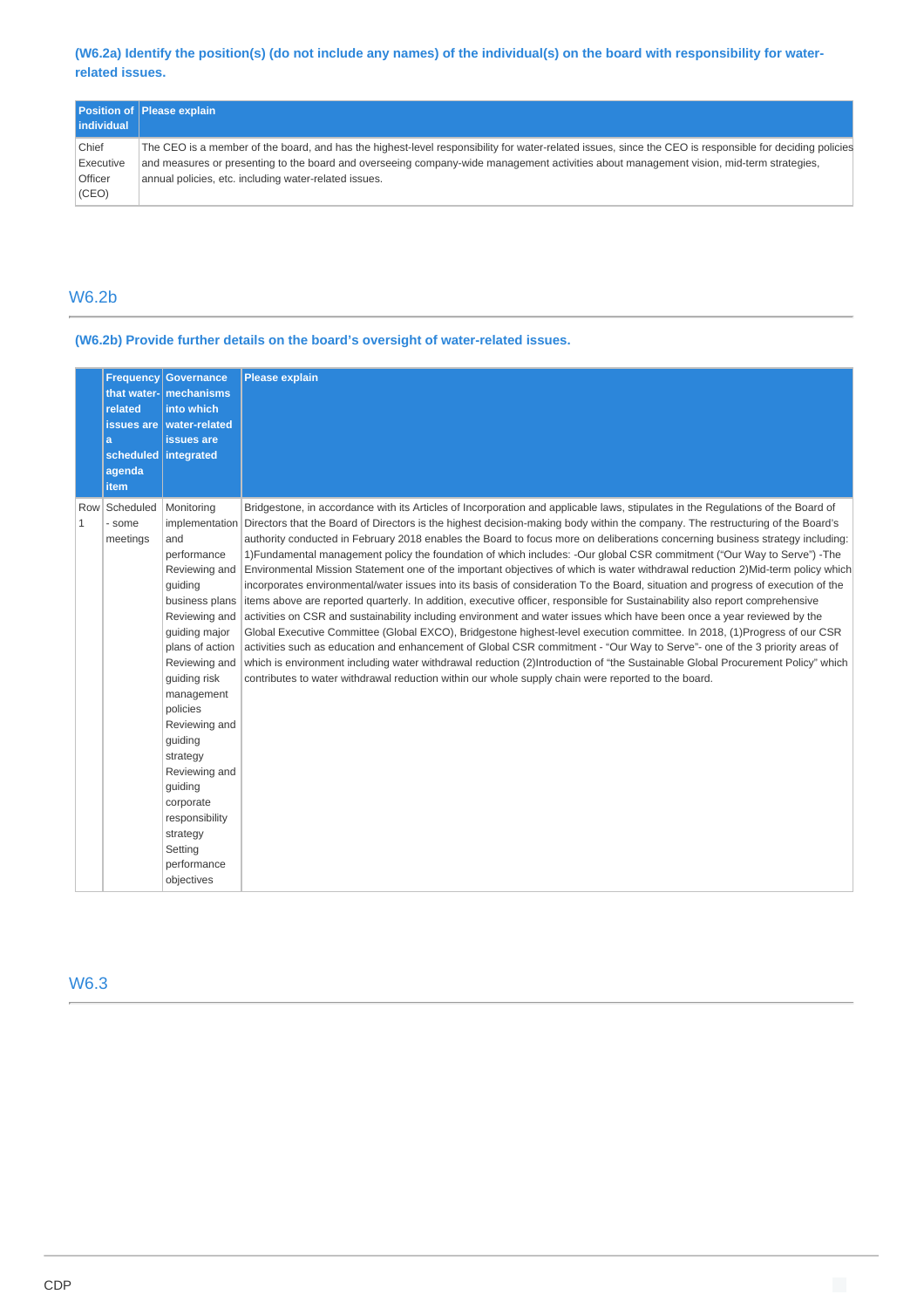**(W6.3) Provide the highest management-level position(s) or committee(s) with responsibility for water-related issues (do not include the names of individuals).**

**Name of the position(s) and/or committee(s)**

Chief Executive Officer (CEO)

### **Responsibility**

Both assessing and managing water-related risks and opportunities

**Frequency of reporting to the board on water-related issues** Quarterly

#### **Please explain**

At Bridgestone, the CEO is the highest-level management position and has ultimate responsibility for management strategy and overall management including water-related issues. And the highest-level committee associated with the Bridgestone Group global business execution is the Global Executive Committee (EXCO). Members of the Global EXCO are nominated from full-time corporate officers by the CEO/COO. Reporting to the Global EXCO, Bridgestone has the Global CSR Enhancement Committee (GCEC) that is comprised of executive officers in charge of CSR and representatives of Strategic Business Units (SBUs) and functions. The GCEC prioritizes CSR initiatives in areas pertaining to a variety of global issues including water, formulates global CSR strategies and tracks the progress of activities in each area. Then, the GCEC reports to the Global EXCO and ask them for decision making on important issues.

### W6.5

**(W6.5) Do you engage in activities that could either directly or indirectly influence public policy on water through any of the following?**

No

# W6.6

**(W6.6) Did your organization include information about its response to water-related risks in its most recent mainstream financial report?**

No, and we have no plans to do so

# W7. Business strategy

W7.1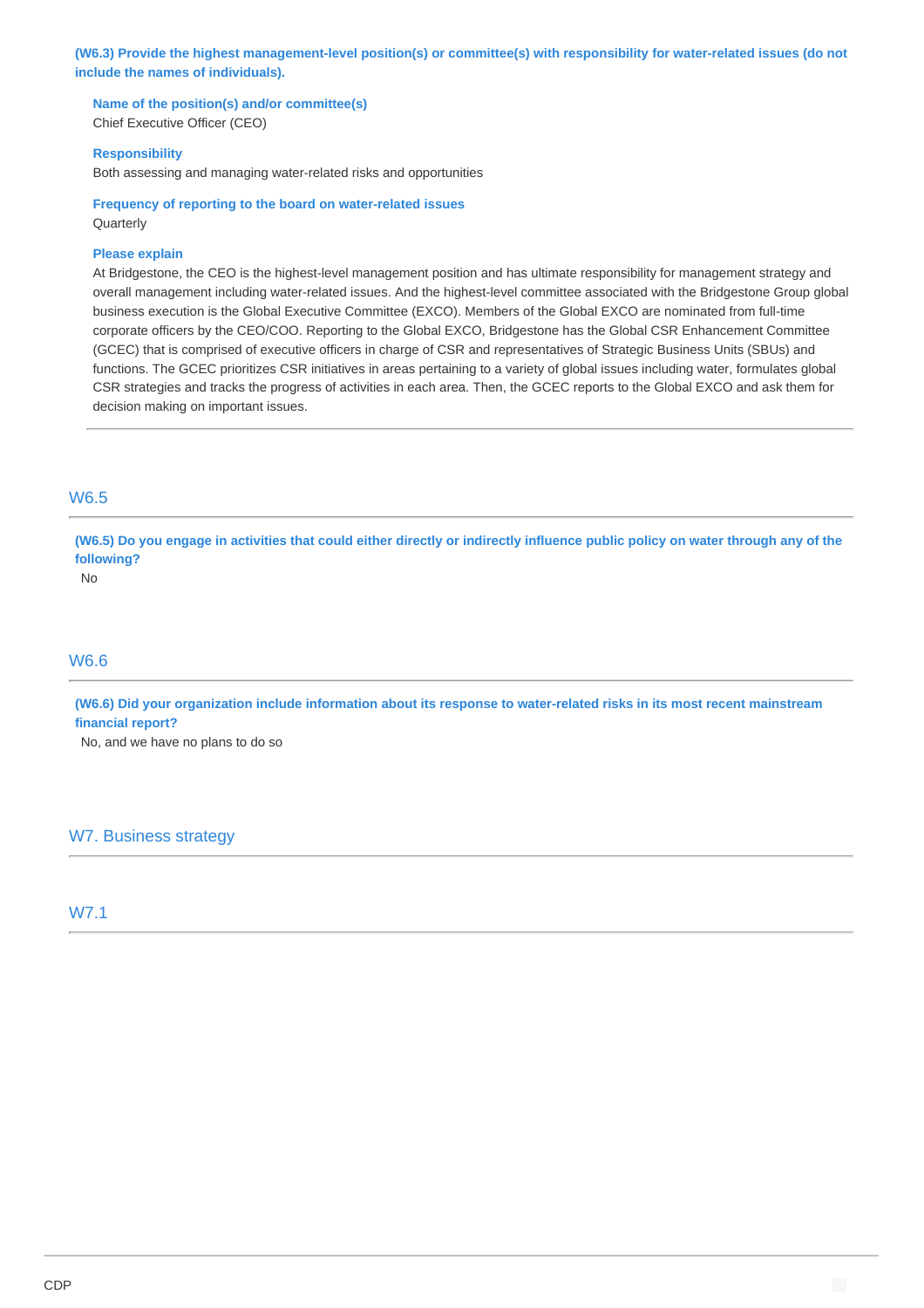### **(W7.1) Are water-related issues integrated into any aspects of your long-term strategic business plan, and if so how?**

|                                                         | Are water-<br>related<br><b>issues</b><br>integrated?   horizon | Long-<br>term<br>time<br>(years) | <b>Please explain</b>                                                                                                                                                                                                                                                                                                                                                                                                                                                                                                                                                                                                                                                                                                                                                                                                                                                                                                                                                                                                               |
|---------------------------------------------------------|-----------------------------------------------------------------|----------------------------------|-------------------------------------------------------------------------------------------------------------------------------------------------------------------------------------------------------------------------------------------------------------------------------------------------------------------------------------------------------------------------------------------------------------------------------------------------------------------------------------------------------------------------------------------------------------------------------------------------------------------------------------------------------------------------------------------------------------------------------------------------------------------------------------------------------------------------------------------------------------------------------------------------------------------------------------------------------------------------------------------------------------------------------------|
| Long-<br>term<br>business                               | Yes, water-<br>related<br>issues are<br>objectives integrated   | > 30                             | Bridgestone business strategy links to the Environmental long-term vision and the mid-term target including water withdrawal<br>reduction target. Specifically speaking about water, the long-term vision is "In balance with nature (Contribution > Footprint)" by<br>2050 and beyond, and the mid-term target is to reduce water withdrawal by 35 percent by 2020 (per unit from a 2005 baseline).<br>Global Environmental Working Group summarizes progress of water withdrawal reduction target and next strategies to achieve<br>the target and reports to Global CSR Enhancement Committee (GCEC). GCEC then report them to the Global Executive<br>Committee (Global EXCO), and Global EXCO considers from a broad and long-term perspective and finalizes management<br>policies taking into account the report. Based on the management policies finalized at Global EXCO, Strategic Business Units<br>(SBUs) reflect it in each Mid-term Management Plan also considering our long-term vision and implement it steadily. |
| Strategy<br>for<br>achieving<br>long-term<br>objectives | Yes. water-<br>related<br>issues are<br>integrated              | > 30                             | Aiming to be "In balance with nature (Contribution> Footprint)" in 2050, as an intermediate milestone, we are working towards the<br>mid-term target of reducing water withdrawal by 35% compared with 2005 in 2020. In order to achieve the mid-term target and<br>the environmental long-term vision, we establish our MTP (Mid-Term Management Plan) yearly, rolling updates to this plan to<br>reflect changes in the operating environment and our outlook for the future. We thereby aim to utilize this plan as an important<br>tool for advancing reforms in the Group's management.                                                                                                                                                                                                                                                                                                                                                                                                                                        |
| Financial<br>planning                                   | Yes. water-<br>related<br>issues are<br>integrated              | > 30                             | Aiming to be "In balance with nature (Contribution> Footprint)" in 2050, as an intermediate milestone, we are working towards the<br>mid-term target of reducing water withdrawal by 35% compared with 2005 in 2020. Based on this target, each business/site is<br>planning to reduce water withdrawal. In particular, we are planning to update aging equipment and introduce highly efficient<br>equipment in order to reduce the amount of water withdrawal, and we have secured necessary expenses for that purpose<br>systematically while reviewing our MTP (Mid-Term Management Plan) yearly.                                                                                                                                                                                                                                                                                                                                                                                                                               |

# W7.2

**(W7.2) What is the trend in your organization's water-related capital expenditure (CAPEX) and operating expenditure (OPEX) for the reporting year, and the anticipated trend for the next reporting year?**

#### **Row 1**

**Water-related CAPEX (+/- % change) Anticipated forward trend for CAPEX (+/- % change) Water-related OPEX (+/- % change) Anticipated forward trend for OPEX (+/- % change) Please explain**

## W7.3

#### **(W7.3) Does your organization use climate-related scenario analysis to inform its business strategy?**

|         | Use of<br>climate-<br>related<br>scenariol<br>analysis | <b>Comment</b>                                                                                                                                                                                                                                                                                                                                                                                                                                                                                                                                                                                                                                                                                                                                                                                                                                                                                                                                                                                              |
|---------|--------------------------------------------------------|-------------------------------------------------------------------------------------------------------------------------------------------------------------------------------------------------------------------------------------------------------------------------------------------------------------------------------------------------------------------------------------------------------------------------------------------------------------------------------------------------------------------------------------------------------------------------------------------------------------------------------------------------------------------------------------------------------------------------------------------------------------------------------------------------------------------------------------------------------------------------------------------------------------------------------------------------------------------------------------------------------------|
| Row Yes |                                                        | Bridgestone's mission is "Serving Society with Superior Quality." In line with that mission, we have explored a company-wide business continuity<br>plan that will enable us to earn the trust of all stakeholders including our customers and business partners, and ensure the safety of our<br>employees. As part of that process, we have endeavored to assess our exposure to water risks and other risks in the interest of preventing a<br>variety of crisis scenarios. We have assessed crisis scenarios that could materialize on a site-by-site basis and are currently engaged in a study of<br>countermeasures. For example, we have carried out the analysis and stress testing using AQUEDUCT of WRI (World Resources Institute). We<br>have analyzed the change of water stress (2020, 2030, and 2040) in each of the following three climate-related scenarios which are included into<br>the result of the AQUEDUCT analysis -Optimistic scenario, BAU scenario, and Pessimistic scenario. |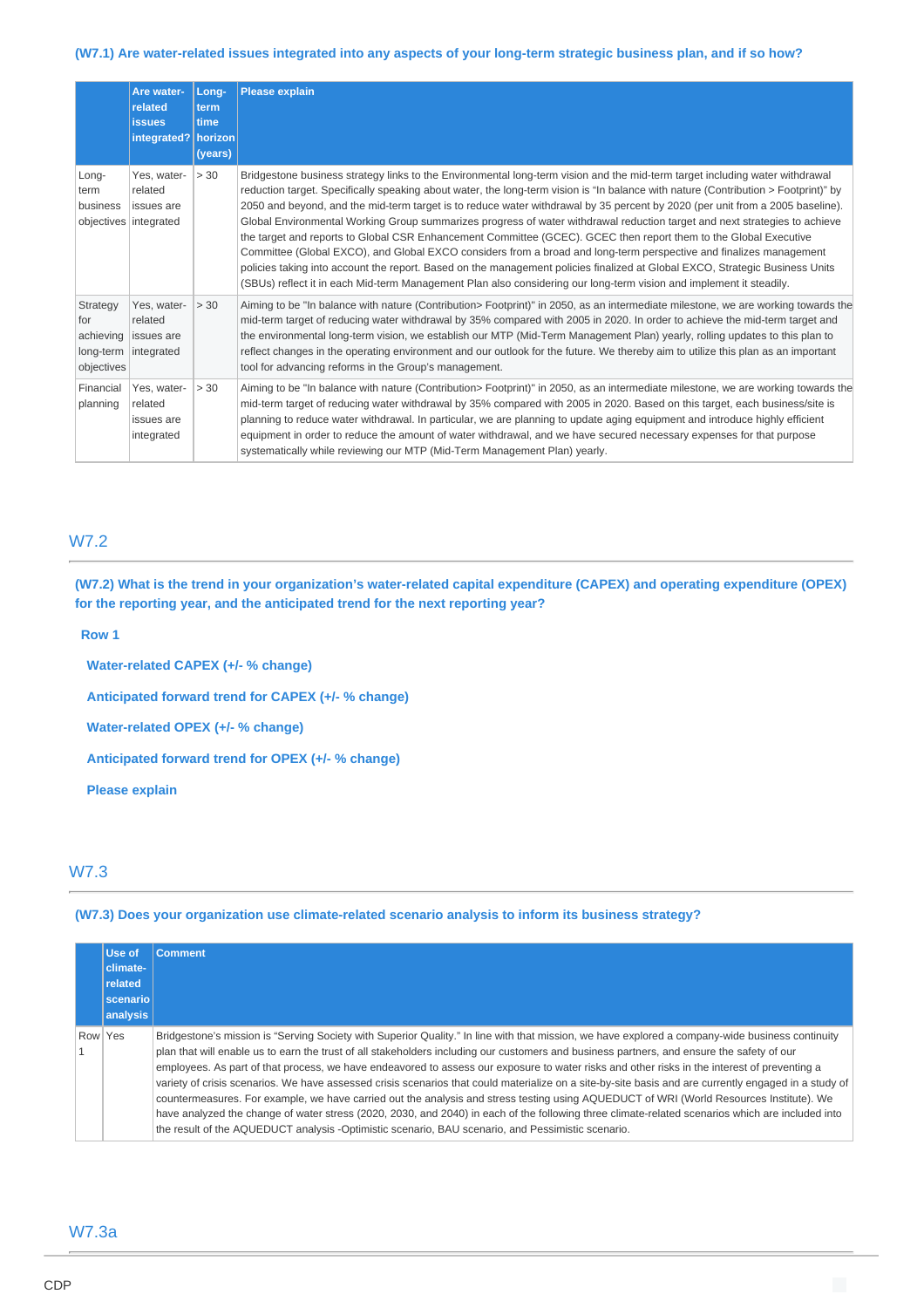# W7.4

#### **(W7.4) Does your company use an internal price on water?**

#### **Row 1**

### **Does your company use an internal price on water?**

No, and we do not anticipate doing so within the next two years

#### **Please explain**

We are in the stage of collecting and examining information and examples on the effect and impact of internal price on water, and there is no plan to introduce it at this point within next two years.

# W8. Targets

# W8.1

#### **(W8.1) Describe your approach to setting and monitoring water-related targets and/or goals.**

|   | targets<br>and/or<br>goals                                                                                                                                                    | lat<br>corporate<br>level                                                                                          | Levels for Monitoring Approach to setting and monitoring targets and/or goals                                                                                                                                                                                                                                                                                                                                                                                                                                                                                                                                                                                                                                                                                                                                                                                                                                                                                                                                                                       |
|---|-------------------------------------------------------------------------------------------------------------------------------------------------------------------------------|--------------------------------------------------------------------------------------------------------------------|-----------------------------------------------------------------------------------------------------------------------------------------------------------------------------------------------------------------------------------------------------------------------------------------------------------------------------------------------------------------------------------------------------------------------------------------------------------------------------------------------------------------------------------------------------------------------------------------------------------------------------------------------------------------------------------------------------------------------------------------------------------------------------------------------------------------------------------------------------------------------------------------------------------------------------------------------------------------------------------------------------------------------------------------------------|
| 1 | Row Company-<br>wide<br>targets<br>and goals<br><b>Business</b><br>level<br>specific<br>targets<br>and/or<br>goals<br>Site/facility<br>specific<br>targets<br>and/or<br>goals | Targets are<br>monitored<br>at the<br>corporate<br>level<br>Goals are<br>monitored<br>at the<br>corporate<br>level | To realize our "Environmental mission statement", We have issued a "Bridgestone Group's Long-term Environment Vision" for the<br>year 2050 and have set a goal to be in balance with nature for 2050 and beyond. In order to achieve this goal, we set our<br>quantitative company-wide 2020 target for the reduction of water withdrawal, and we continue monitoring. Since water is the<br>geographically uneven distributed resource, in setting up the group target, each business set its own individual target taking into<br>account local situations and characteristics of each business first of all. After that, we set the company-wide target. Every year, we<br>monitor the performance against site specific targets, business level specific targets and company-wide target and make use of them<br>in further reduction activities. We believe that this goal & target, and efforts towards them will definitely contribute to SDGs' Goal 6,<br>"Ensure availability and sustainable management of water and sanitation for all". |

## W8.1a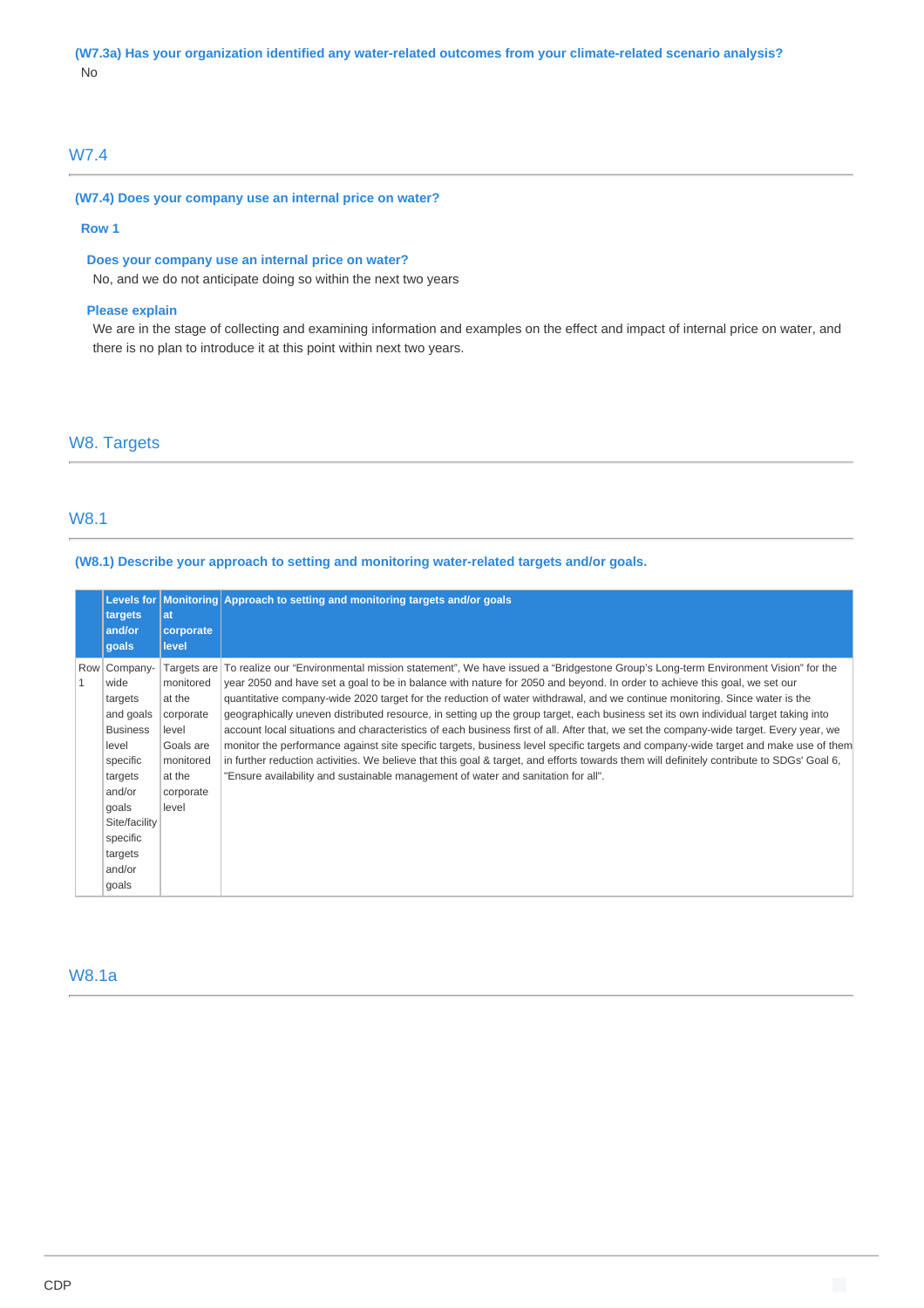#### **(W8.1a) Provide details of your water targets that are monitored at the corporate level, and the progress made.**

**Target reference number** Target 1

**Category of target** Water withdrawals

**Level** Company-wide

**Primary motivation** Reduced environmental impact

#### **Description of target**

We have a target on water withdrawal per unit to reduce 35% by 2020 compared to 2005. It can contribute to achieving water security in the area where our sites are located and the realization of Goal 6 of SDGs (Goal 6: Ensure availability and sustainable management of water and sanitation for all).

#### **Quantitative metric**

% reduction per business unit

**Baseline year** 2005

**Start year** 2014

**Target year** 2020

**% achieved** 100

#### **Please explain**

In 2014, we set a target on water withdrawal per unit to reduce 35% by 2020 compared to 2005. In 2018, the Group exceeded its goal, reducing water withdrawal by 37 percent, reflecting significant improvements over the prior year.

#### W8.1b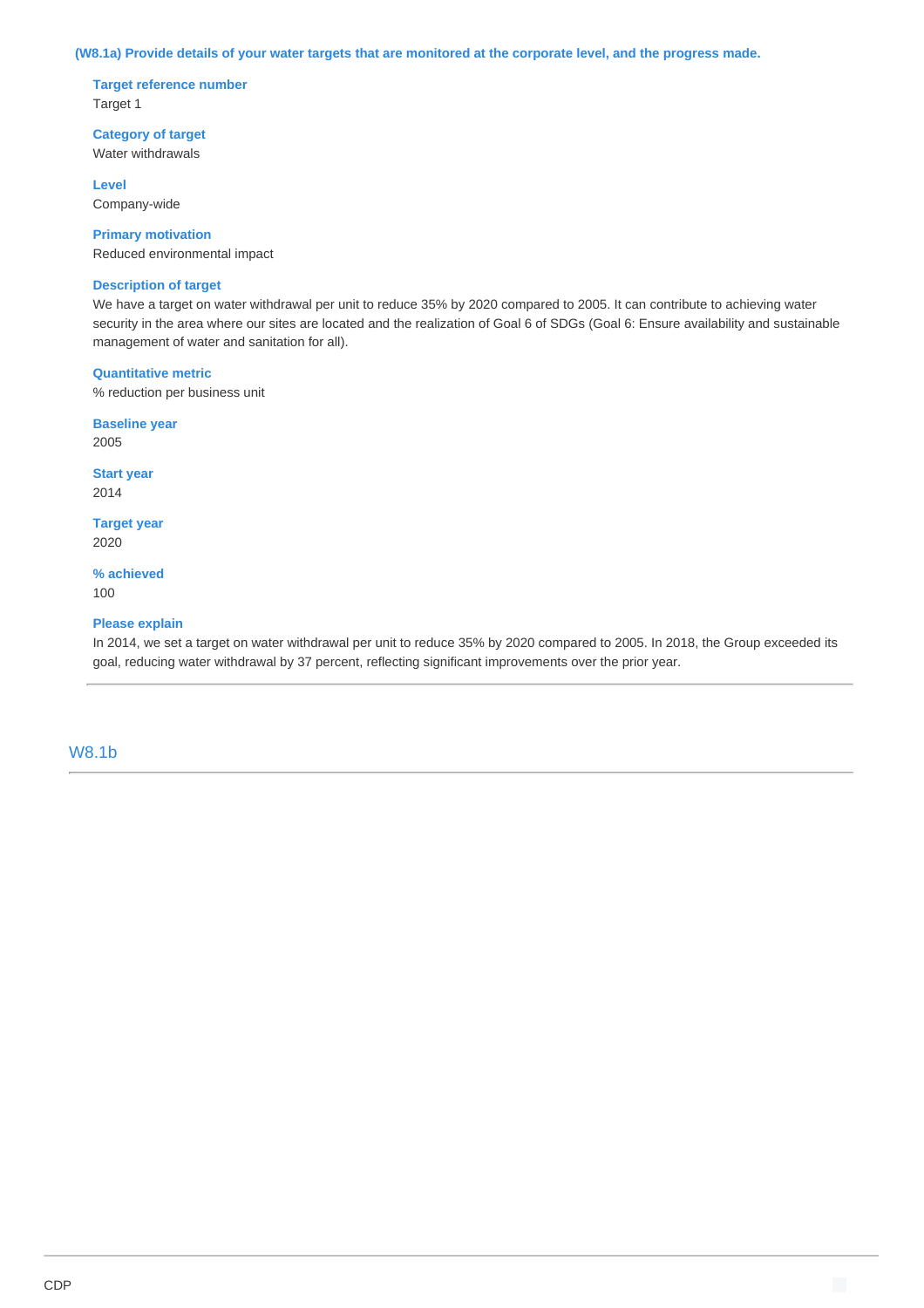#### **(W8.1b) Provide details of your water goal(s) that are monitored at the corporate level and the progress made.**

#### **Goal**

Watershed remediation and habitat restoration, ecosystem preservation

**Level** Company-wide

**Motivation**

Water stewardship

#### **Description of goal**

Natural rubber, one of the main raw materials we use, comes from the blessings of biodiversity, we have identified strong correlations between our business operations and biodiversity. Accordingly, our group has laid out a long-term environmental vision for the year 2050 and has set a target to be in balance with nature for 2050 and beyond. The implication of this target is that the quantitative indicators of our contribution to biodiversity should outweigh the quantitative indicators of our impact on biodiversity. This goal is very important for us as it leads to the preservation of biodiversity and also leads to the stable procurement of natural rubber. Activities in water resource conservation and ecosystem protection by our entire group will be important to the achievement of this goal. To implement the goal, for example, our group is reusing/recycling water at many of its manufacturing sites, including operations in areas where there are serious concerns regarding water shortage. It is also using water resources more efficiently by enhancing the production process and using rainwater. And, Bridgestone Americas, Inc. (BSAM) acquired wildlife habitat conservation and environmental education certification from the Wildlife Habitat Council for its 11 Wildlife Habitat Sites in the United States and Mexico. BSAM conserves the natural flora and fauna at each of these sites and provides environmental education opportunities in line with local conditions.

**Baseline year** 2005

**Start year** 2012

**End year** 2050

#### **Progress**

Bridgestone has implemented actions worldwide to protect water resources and ecosystems. For example, we have been conducting waterside nature observation events where local communities near the site can participate from 2005. Through this activity (86 times), many people aim to reaffirm the rich nature of Lake Biwa and increase the interest in the environment. Also, in 2010, we launched a project to preserve water-resource forests in Japan. Currently, we have conducted forest preservation activities in 9 districts (Total 107 ha) and held forest preservation events (110 times). These activities are conducted at sites around the world, and their progress is assessed based on the measurable indicators. For example, % of on-site area managed as habitat compared to on-site area, Number of events / participants focused on environmental conservation / education, etc. Through efforts of this kind, we are working to expand our quantitative contributions to the achievement of our long-term vision "In balance with nature" for 2050 and beyond. Since there is no established international index to quantitatively evaluate the "In balance with nature" at present, it is difficult to quantitatively explain the progress of our activities. However, with regard to the reduction of water withdrawal, which is one of its components, we achieved a 37% reduction in 2018 against the target of a 35% reduction by 2020. We believe that we are steadily approaching "In balance with nature".

### W9. Linkages and trade-offs

# W9.1

**(W9.1) Has your organization identified any linkages or tradeoffs between water and other environmental issues in its direct operations and/or other parts of its value chain?** Yes

#### W9.1a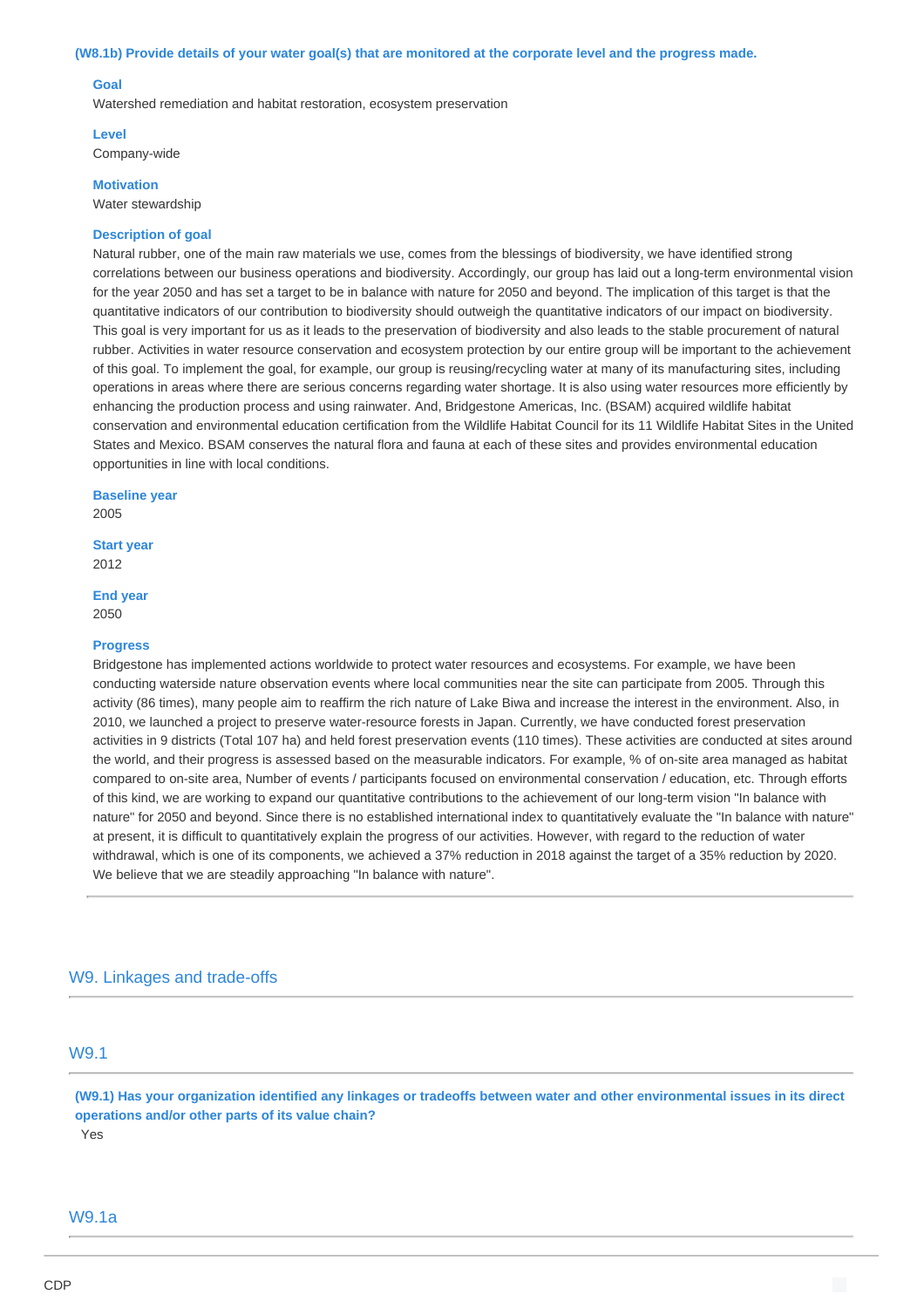### **(W9.1a) Describe the linkages or tradeoffs and the related management policy or action.**

#### **Linkage or tradeoff** Tradeoff

# **Type of linkage/tradeoff**

Increased energy use

#### **Description of linkage/tradeoff**

We recognize a trade-off between water withdrawal reduction and energy saving. Using advanced water equipment such as recycling, closed system leads to more efficient water use. On the other hand, higher energy load may be applied compared to the conventional one.

#### **Policy or action**

In designing new production sites and introducing new equipment, we have comprehensively examined the supply stability of each water and energy supply in the area, CO2 emissions, cost, etc. as quantitatively as possible, and selected the more appropriate method. This management action is an indicator in considering investment profitability, so it can be said that it is integrated into business strategy. The details are described below. In our tire manufacturing process, we use a large amount of steam and cooling water. So, when introducing new equipment, we compare the amount of CO2 reduction by reducing water withdrawal and the amount of CO2 increase by new equipment beforehand as quantitatively as possible and try to balance them in advance. In addition, in order to avoid becoming a trade-off relationship, a certain site is working to cover the surface of the storage pond so that the water temperature and pH do not rise due to solar radiation. As a result, without using additional energy, we reduce water withdrawal for cooling by tens of thousands of cubic meters a year. In the reporting year, as with last year, there were no major change in the impacts of the trade-off.

### W10. Verification

### W10.1

**(W10.1) Do you verify any other water information reported in your CDP disclosure (not already covered by W5.1d)?** Yes

### W10.1a

#### **(W10.1a) Which data points within your CDP disclosure have been verified, and which standards were used?**

| module                  | Disclosure Data verified                                                                                                                                                                                                                                                       | standard        | Verification Please explain                                                                                                                                                                                                                                                                                                                                                                                                                                                                                                     |
|-------------------------|--------------------------------------------------------------------------------------------------------------------------------------------------------------------------------------------------------------------------------------------------------------------------------|-----------------|---------------------------------------------------------------------------------------------------------------------------------------------------------------------------------------------------------------------------------------------------------------------------------------------------------------------------------------------------------------------------------------------------------------------------------------------------------------------------------------------------------------------------------|
| W1.<br>Current<br>state | Water withdrawal data - Fresh surface water<br>(water from rivers and lakes); W1.2h Row1 -<br>Brackish surface water/seawater; W1.2h Row2 -<br>Groundwater - renewable: W1.2h Row3 -<br>Produced water (City water, Industrial water,<br>Water purchased as steam); W1.2h Row5 | <b>ISAE3000</b> | We received the assurance of a third-party institution to ensure transparency,<br>completeness, and accuracy of water withdrawal results (W1.2h). The verification by<br>the third-party is implemented once a year for all production sites of the group that<br>has certificated ISO 14001. We regard water withdrawal which is the starting point of<br>water related issues as the most important indicator among water related indicators,<br>so we are subjecting it to the third-party verification at the present time. |

# W11. Sign off

### W-FI

**(W-FI) Use this field to provide any additional information or context that you feel is relevant to your organization's response. Please note that this field is optional and is not scored.**